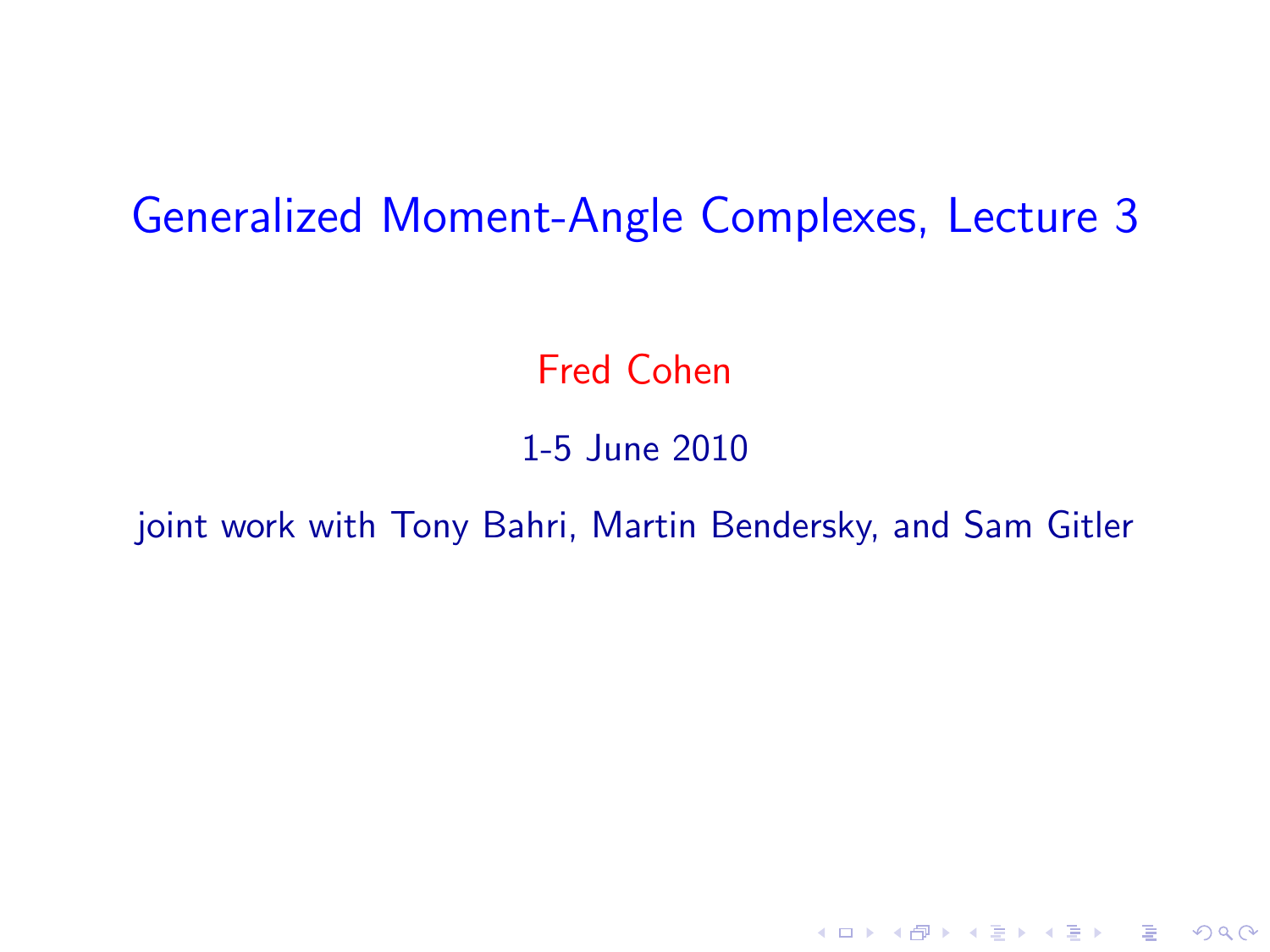## Outline of the lecture:

This lecture addresses the following points.

 $\triangleright$  Applications of the main decomposition theorems to derive cup-products in cohomology for generalized moment-angle complexes.

**K ロ ▶ K @ ▶ K 할 X X 할 X 및 할 X X Q Q O** 

 $\triangleright$  Connections to a robotics problem described earlier.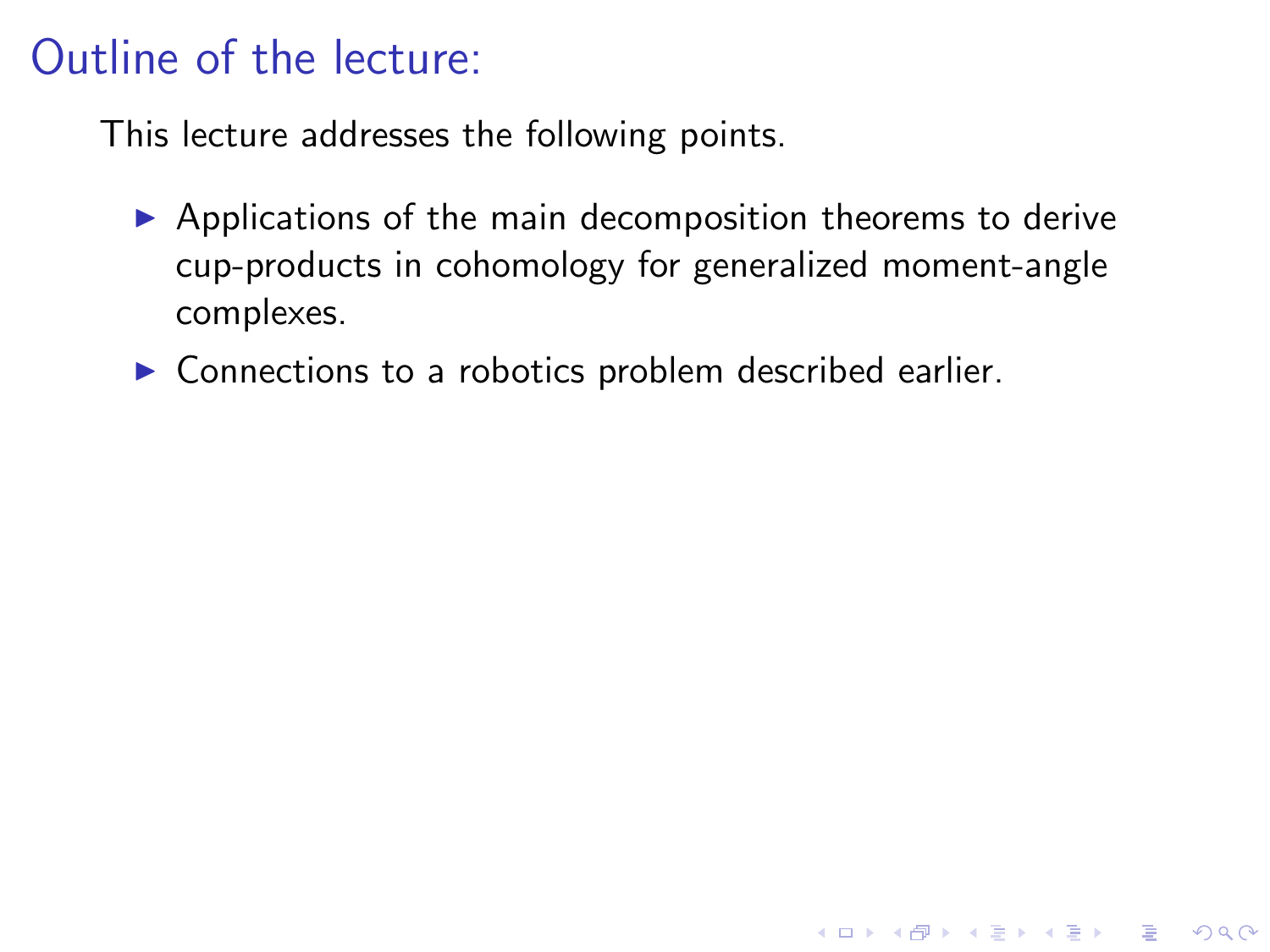## Ingredients:

- $\blacktriangleright$  Let  $(\underline{X}, \underline{A}) = \{(X_i, A_i, x_i)_{i=1}^m\}$  denote a set of triples of  $CW$ –complexes with base-point  $x_i$  in  $A_i$ .
- In Let K denote an abstract simplicial complex with  $m$  vertices labeled by the set

$$
[m]=\{1,2,\ldots,m\}.
$$

 $\blacktriangleright$  The main subject of this lecture is the relationship between the structure of the cup products in the cohomology ring of the generalized moment-angle complexes

#### $Z(K;(X,A)).$

and the decompositions of the suspensions of the moment-angle complexes..4 D > 4 P + 4 B + 4 B + B + 9 Q O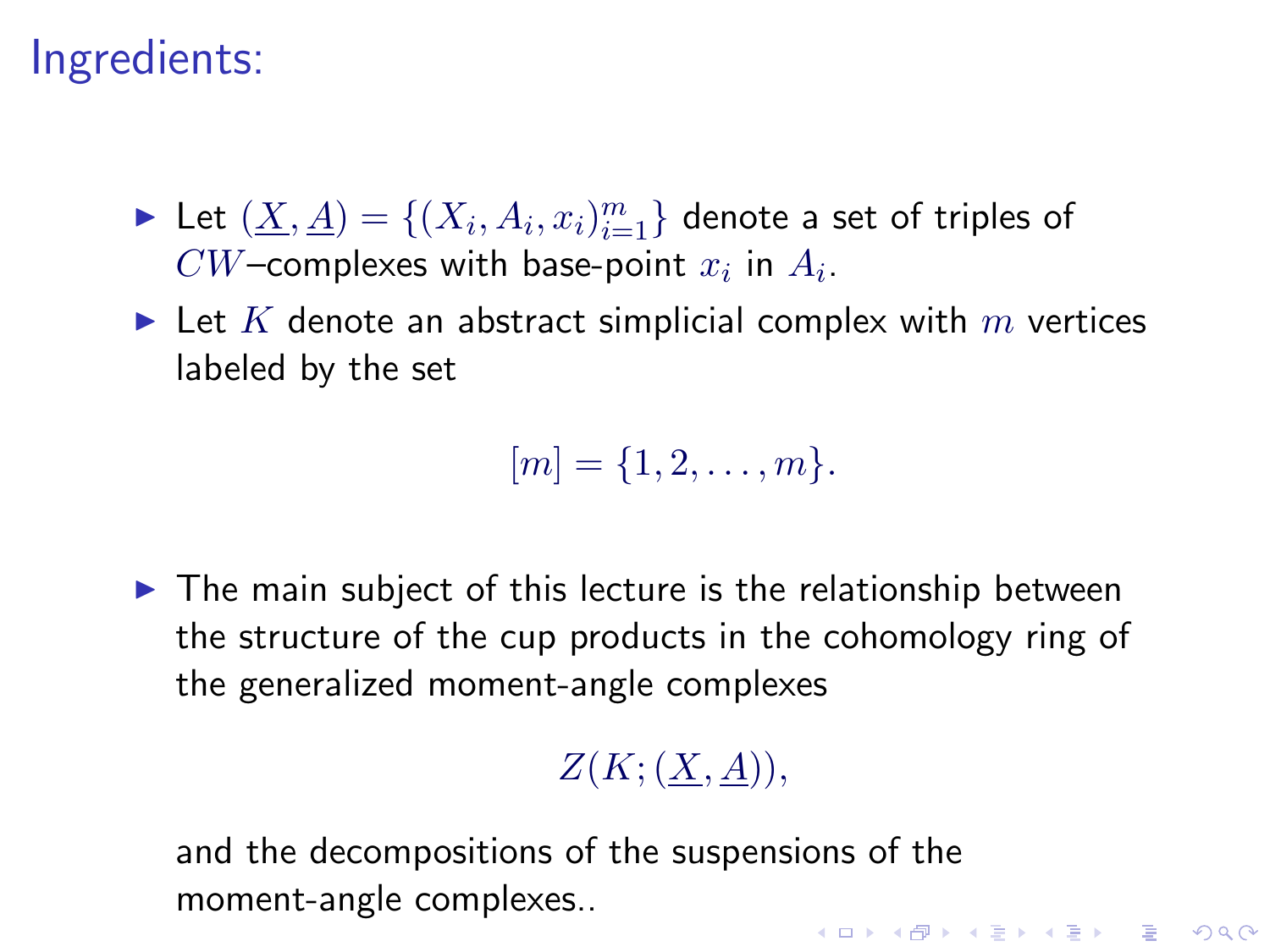### Methods:

 $\blacktriangleright$  Given any space, the diagonal map

 $\Lambda \cdot Y \to Y \times Y$ 

induces a map in cohomology

 $\Delta^* : H^*(Y \times Y) \to H^*(Y).$ 

 $\blacktriangleright$  The Eilenberg-Zilber map

 $H^*(Y) \otimes H^*(Y) \to H^*(Y \times Y)$ 

composed with  $\Delta^*$  gives a bilinear map

 $\cup: H^i(Y) \otimes H^j(Y) \to H^{i+j}(Y),$ 

4 D > 4 P + 4 B + 4 B + B + 9 Q O

the cup-product in cohomology.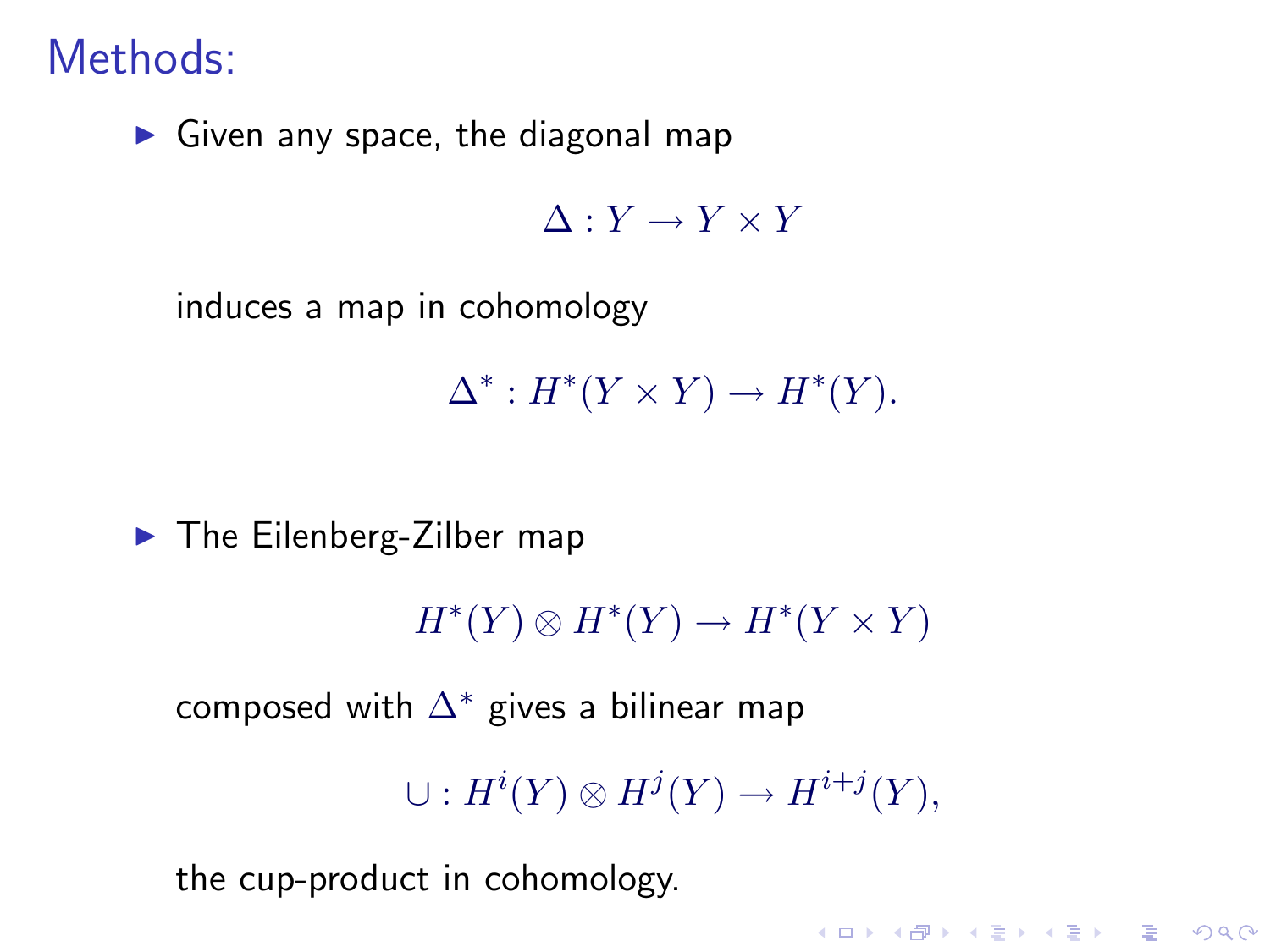#### Two earlier examples:

- ▶ This product endows  $H^*(Y)$  with the structure of a graded commutative, associative ring with identity. This ring structure has many applications in several subjects, and is basic in the world of moment-angle complexes.
- $\blacktriangleright$  Two basic examples arose earlier as

 $H^*(Z(K;(X,A))$ 

for  $(X, A) = (\mathbb{CP}^{\infty}, *)$  or  $(X, A) = (S^1, *)$  in terms of the Stanley-Reisner ring of the simplicial complex  $K$ , and variations due to Davis-Januszkiewicz, Charney-Davis, Denham-Suciu as well as others.

**AD A 4 4 4 5 A 5 A 5 A 4 D A 4 D A 4 PM**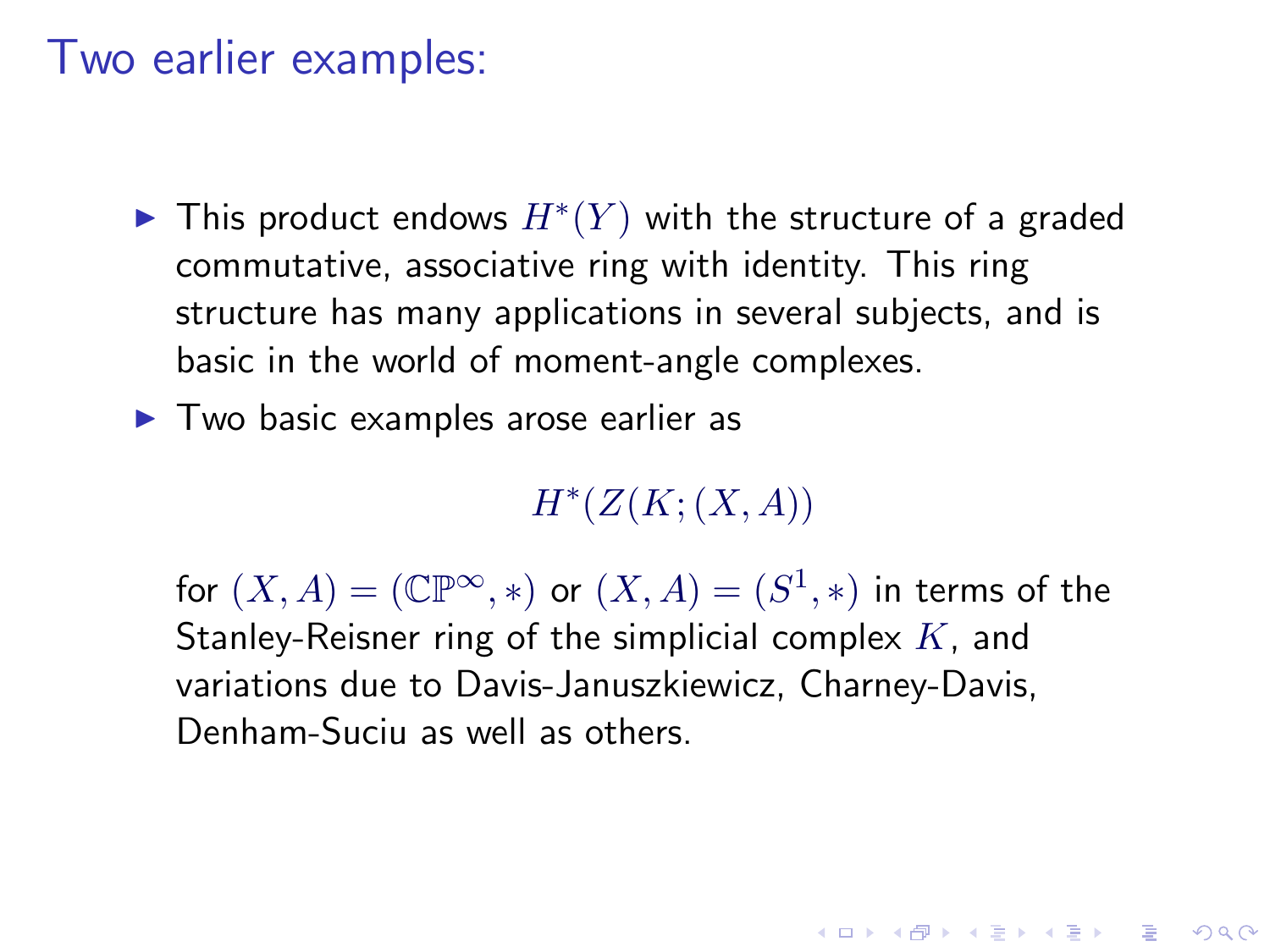$\blacktriangleright$  Let

#### $V_K$

denote the graded, free abelian group with generators  $v_1, \dots, v_m$  one for each vertex of K, and of gradation two.  $\blacktriangleright$  Let

#### $W_K$

denote the graded, free abelian group with generators (denoted ambiguously)  $v_1, \dots, v_m$  one for each vertex of K, and of gradation one.

**KORKAR KERKER E VOOR** 

 $\blacktriangleright$  Caution: The same notation  $v_i$  is used for two different objects here.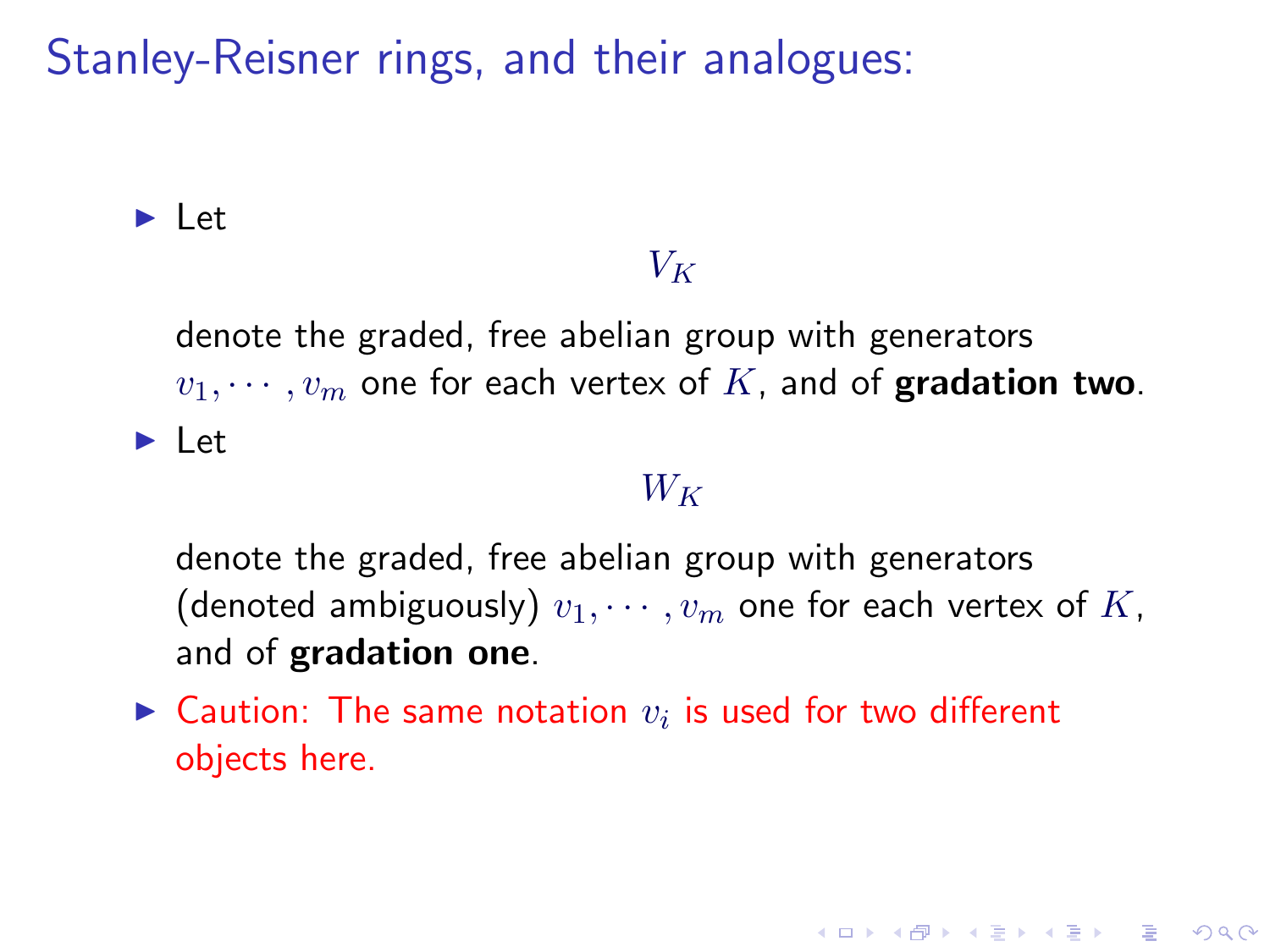$\blacktriangleright$  Let

# $\mathbb{Z}[V_K]$

denote the polynomial ring generated by the  $v_i$  (which are assumed to have gradation two).

 $\blacktriangleright$  Let

#### $I_V(K)$

denote the Stanley-Reisner ideal, the ideal generated

 $v_{i_1}\cdots v_{i_r}$ 

for every simplex  $\sigma = (i_1, \dots, i_r)$  not in K.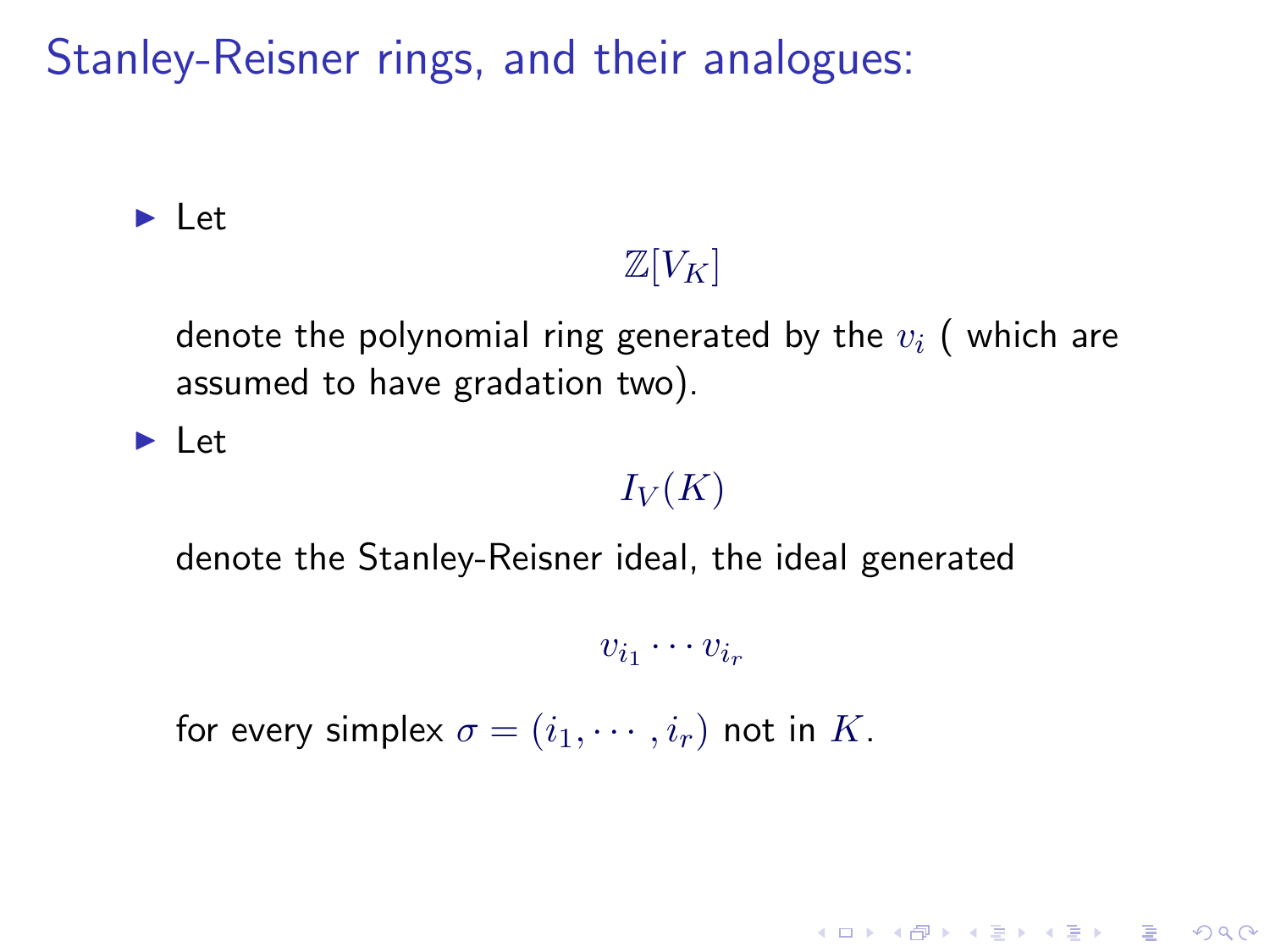$\blacktriangleright$  Given K, recall that the Stanley-Reisner ring of K, denoted

#### $\mathbb{Z}[K]$

here is

 $\mathbb{Z}[V_K]/I_V(K)$ ,

the quotient of the polynomial ring  $\mathbb{Z}[V_K]$  by the relations given by

$$
v_{i_1}\cdots v_{i_t}=0
$$

for every simplex  $\sigma = (i_1, \dots, i_t)$  not in K.

**►** The cohomology ring of  $Z(K; (\mathbb{CP}^{\infty}, *)$  is isomorphic to the Stanley-Reisner ring  $\mathbb{Z}[K]$ .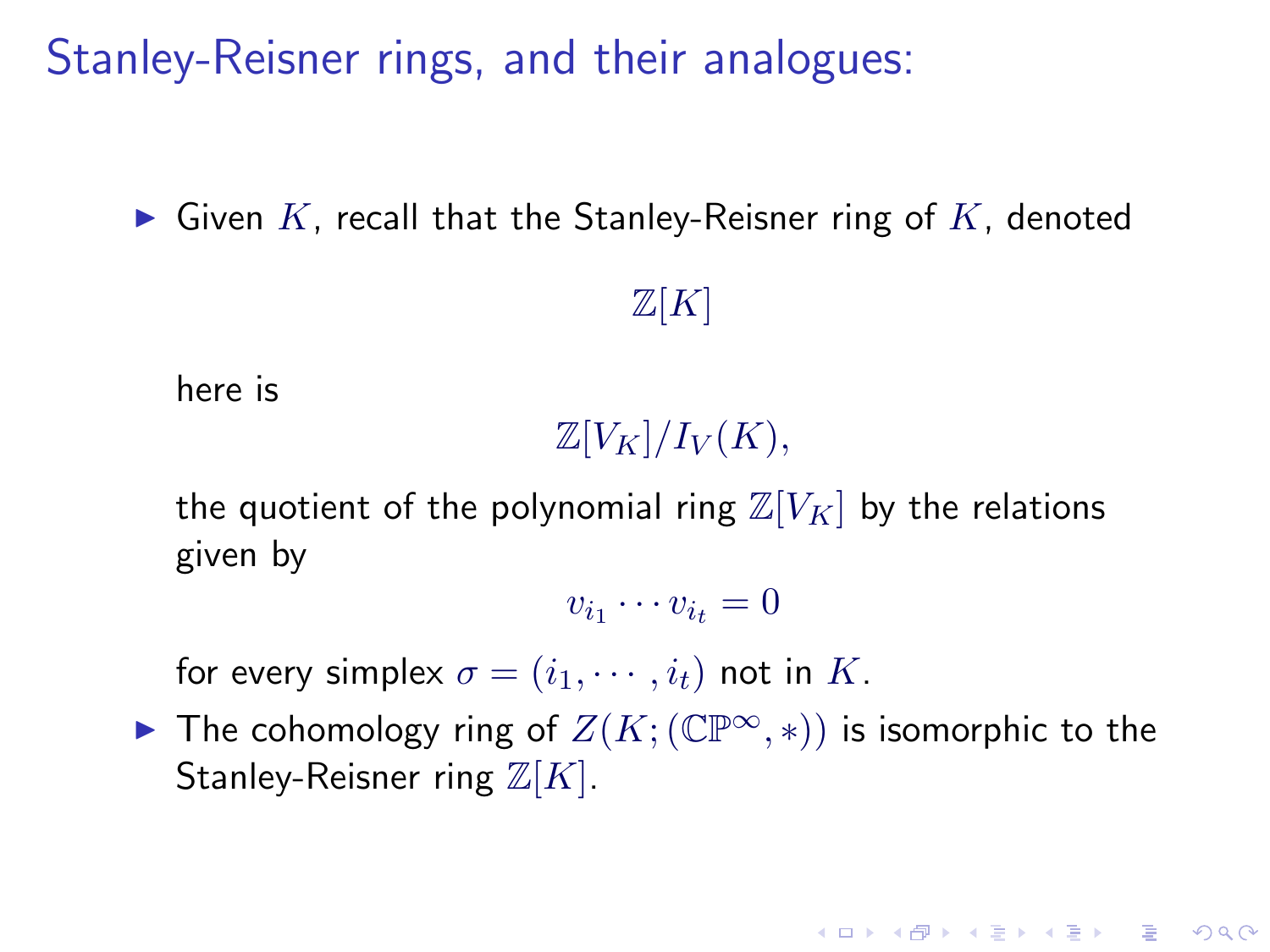$\blacktriangleright$  Let

# $\Lambda[W_K]$

denote the exterior algebra generated by the  $v_i$  (which are assumed to have gradation one).

 $\blacktriangleright$  Let

#### $I_W(K)$

denote the Stanley-Reisner ideal, the ideal generated

 $v_{i_1}\cdots v_{i_k}$ 

**K ロ ▶ K @ ▶ K 할 X X 할 X 및 할 X X Q Q O** 

for every simplex  $\sigma = (i_1, \dots, i_k)$  not in K.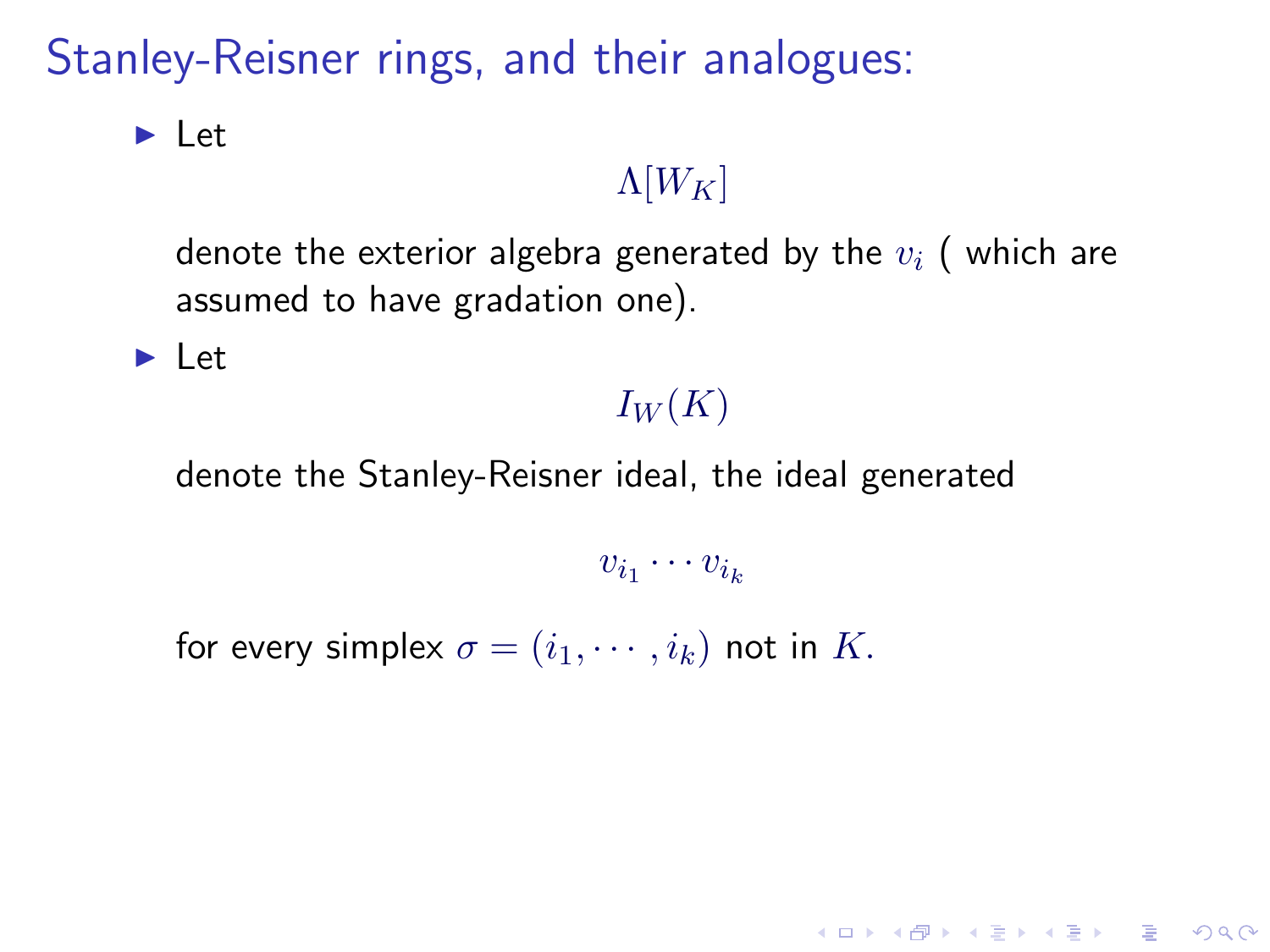$$
\Lambda^{\mathsf{SR}}[K] = \Lambda[W_K]/I_W(K).
$$

 $\blacktriangleright$  The cohomology ring of

 $Z(K; (S^1,*))$ 

is isomorphic to

 $\blacktriangleright$  Let

 $\Lambda^{\mathsf{SR}}[K] / = \Lambda[W_K]/I_W(K).$ 

K ロ ▶ K @ ▶ K 할 > K 할 > 1 할 > 1 이익어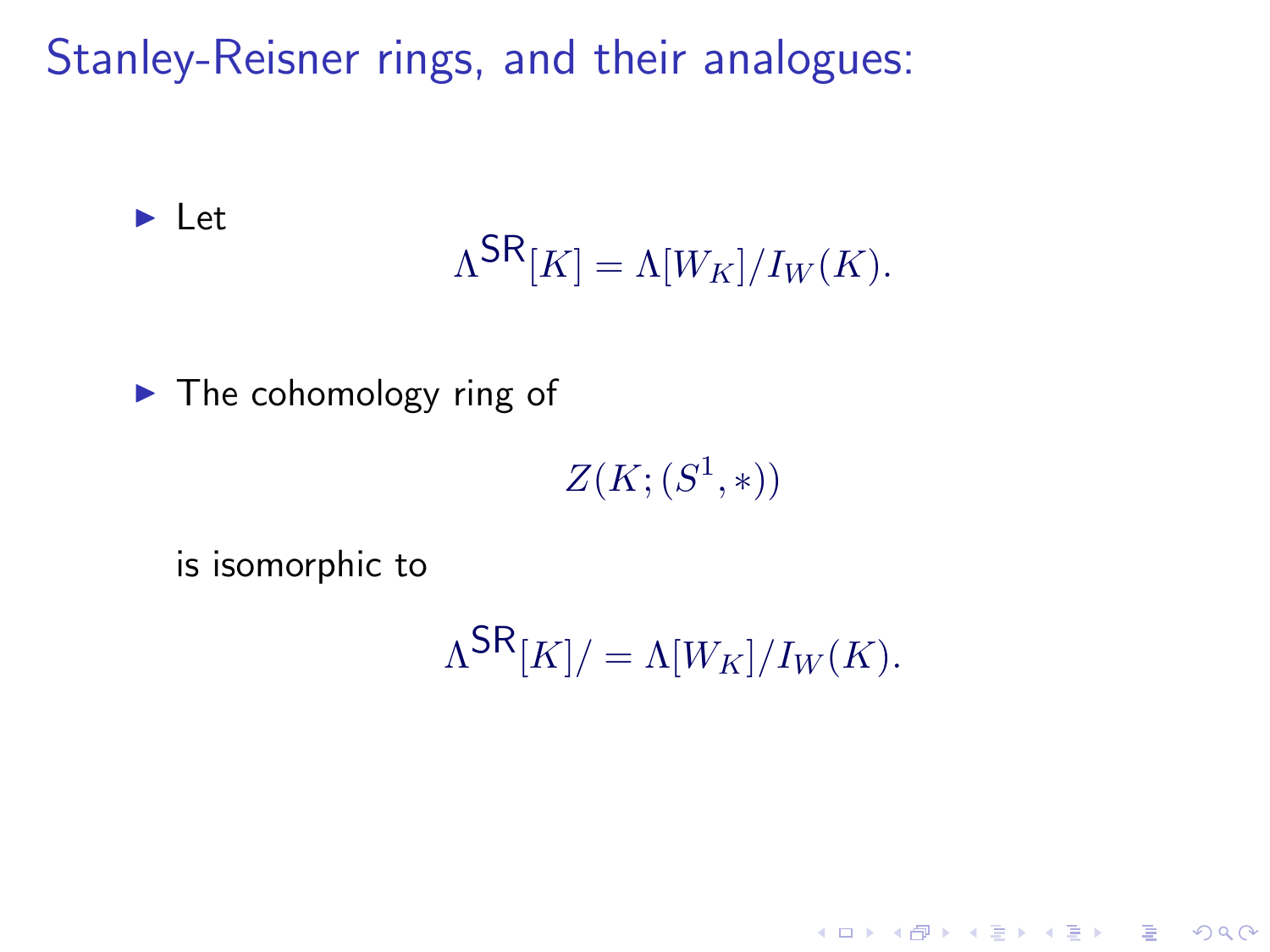### Extensions:

In case A is contractible, the cohomology ring of

 $Z(K;(X,A))$ 

4 D > 4 P + 4 B + 4 B + B + 9 Q O

is analogous (with the assumptions that the strong form of the Künneth theorem hold).

 $\blacktriangleright$  The purpose of the next few sections is to develop methods which extend this product structure to a broader setting.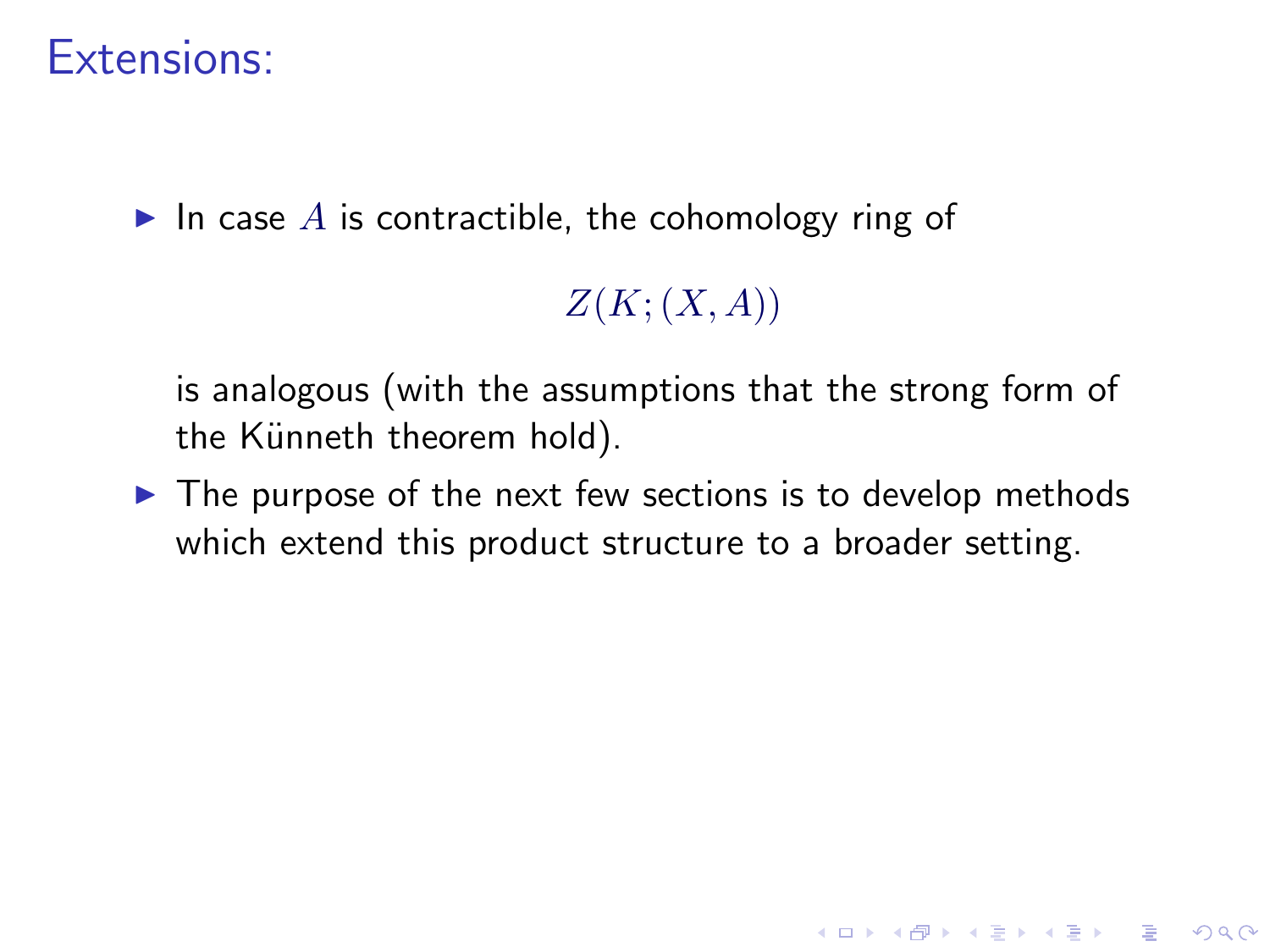### Methods returned:

 $\triangleright$  The main goal is to understand the diagonal map

 $\Delta: Z(K;(X,A)) \to Z(K;(X,A)) \times Z(K;(X,A))$ 

on the level of cohomology.

It suffices to give the homological properties of the suspension of the diagonal map

 $\Sigma(\Delta): \Sigma(Z(K;(X,A))) \to \Sigma(Z(K;(X,A)) \times Z(K;(X,A)))$ 

as the induced maps determine one another ( at least on the level of cohomology).

**KORKAR KERKER E VOOR**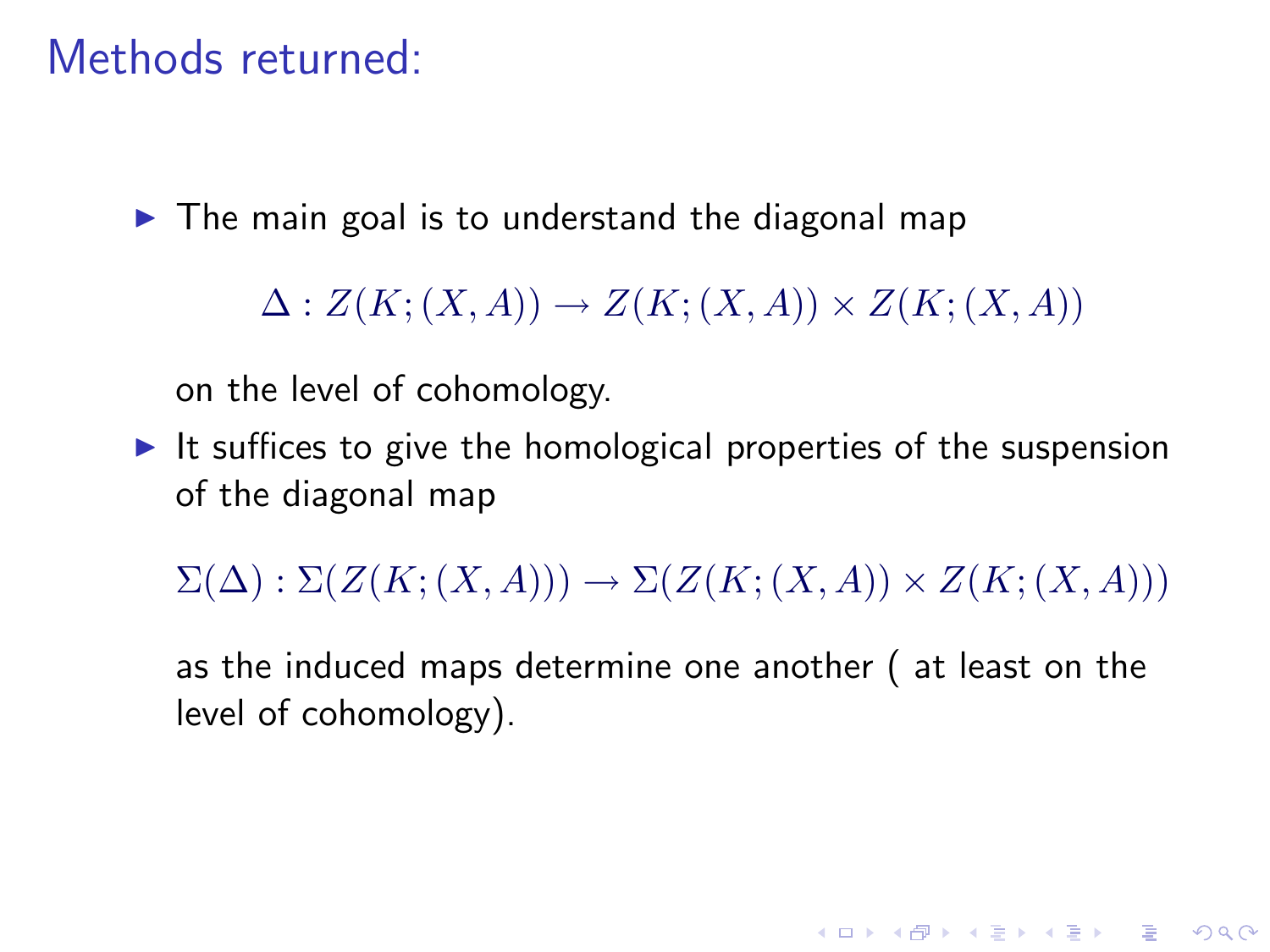#### Methods returned:

 $\blacktriangleright$  The utility of considering the map

 $\Sigma(\Delta): \Sigma(Z(K;(X,A))) \to \Sigma(Z(K;(X,A)) \times Z(K;(X,A)))$ 

is that there is additional structure arising from two further decompositions.

- $\triangleright$  One such arises from the earlier decompositions  $\Sigma(Z(K;(X,A)))$  as a bouquet of smash moment-angle complexes.
- $\blacktriangleright$  The second arises from the decomposition of the suspension of a product space given in Lecture 1.
- $\triangleright$  Throughout all of this, there is an assumption that the strong form of the Künneth theorem holds. There are also natural extensions to other cohomology theories as noted below.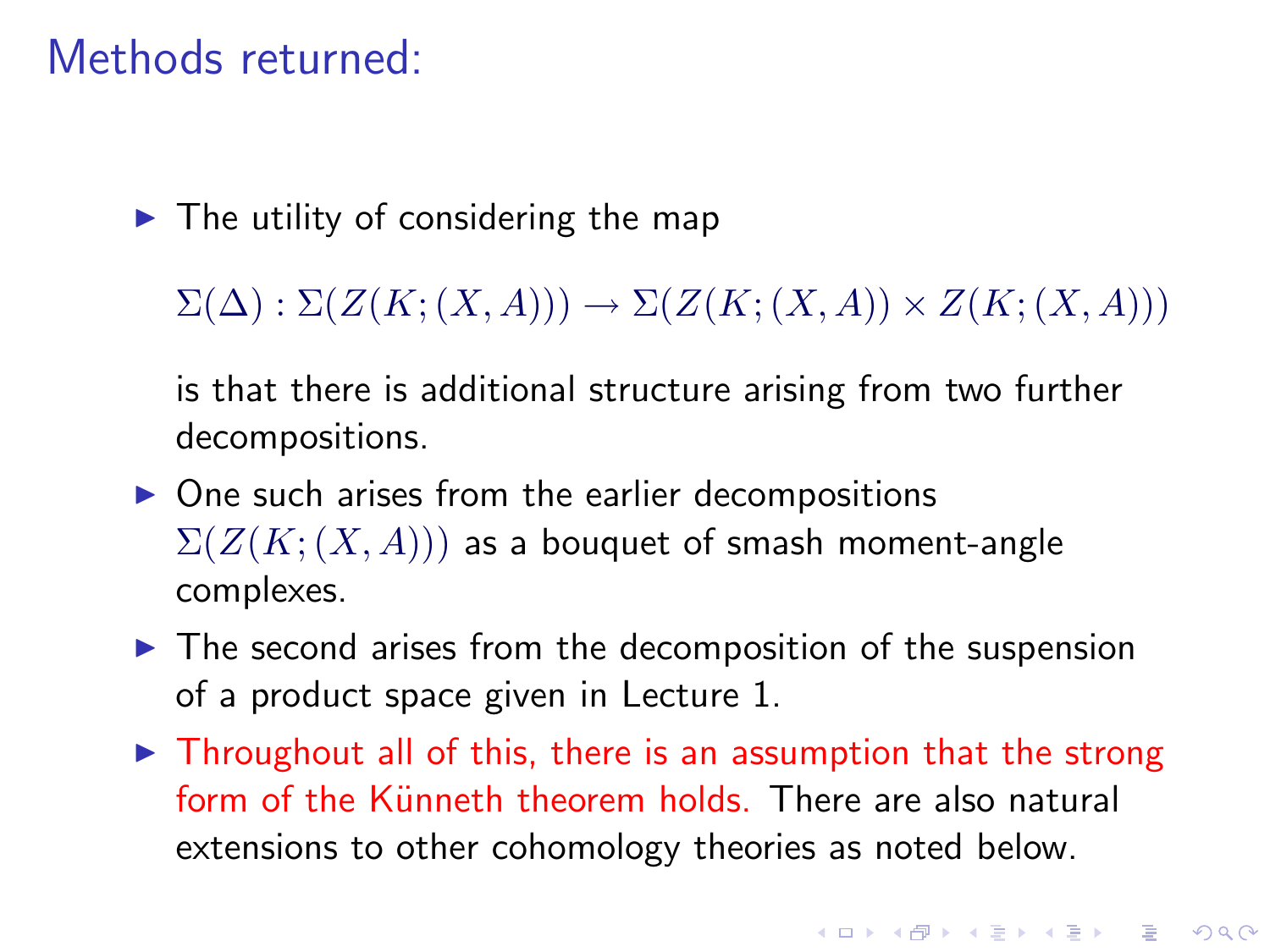# Starting point:

- $\triangleright$  The main work for the structure of the products is to analyze the combinatorics between the stable decompositions and how these 'fit' with the diagonal map.
- $\triangleright$  This method is partially successful and gives some new results.

**KORK ERKER ADE YOUR** 

 $\blacktriangleright$  However, there is still some mystery behind these combinatorics ( at least to one person here ).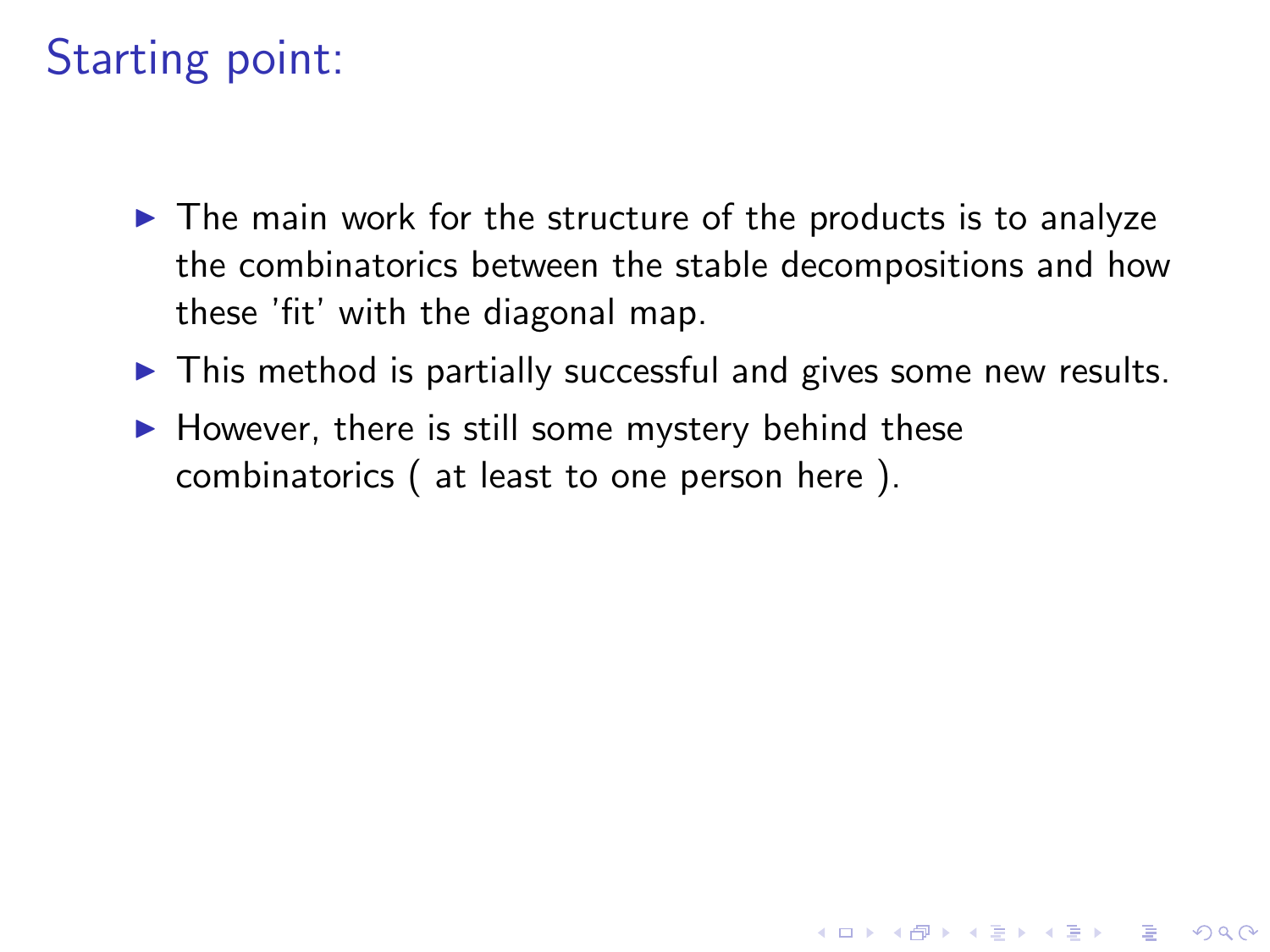Extensions to generalized moment-angle complexes to Theorem 2:

 $\blacktriangleright$  In the special cases for which  $(X_i, A_i, x_i)$  are pointed triples of CW-complexes, Theorem 2 is as follows:

Let K be an abstract simplicial complex with  $m$  vertices. Given  $(\underline{X}, \underline{A}) = \{(X_i, A_i)\}_{i=1}^m$  where  $(X_i, A_i, x_i)$  are pointed triples of CW-complexes, the homotopy equivalence of Theorem 1 induces a

#### natural pointed homotopy equivalence

$$
H: \Sigma(Z(K; (\underline{X}, \underline{A}))) \to \Sigma(\bigvee_{I \subseteq [m]} \widehat{Z}(K_I; (\underline{X_I}, \underline{A_I}))).
$$

4 D > 4 P + 4 B + 4 B + B + 9 Q O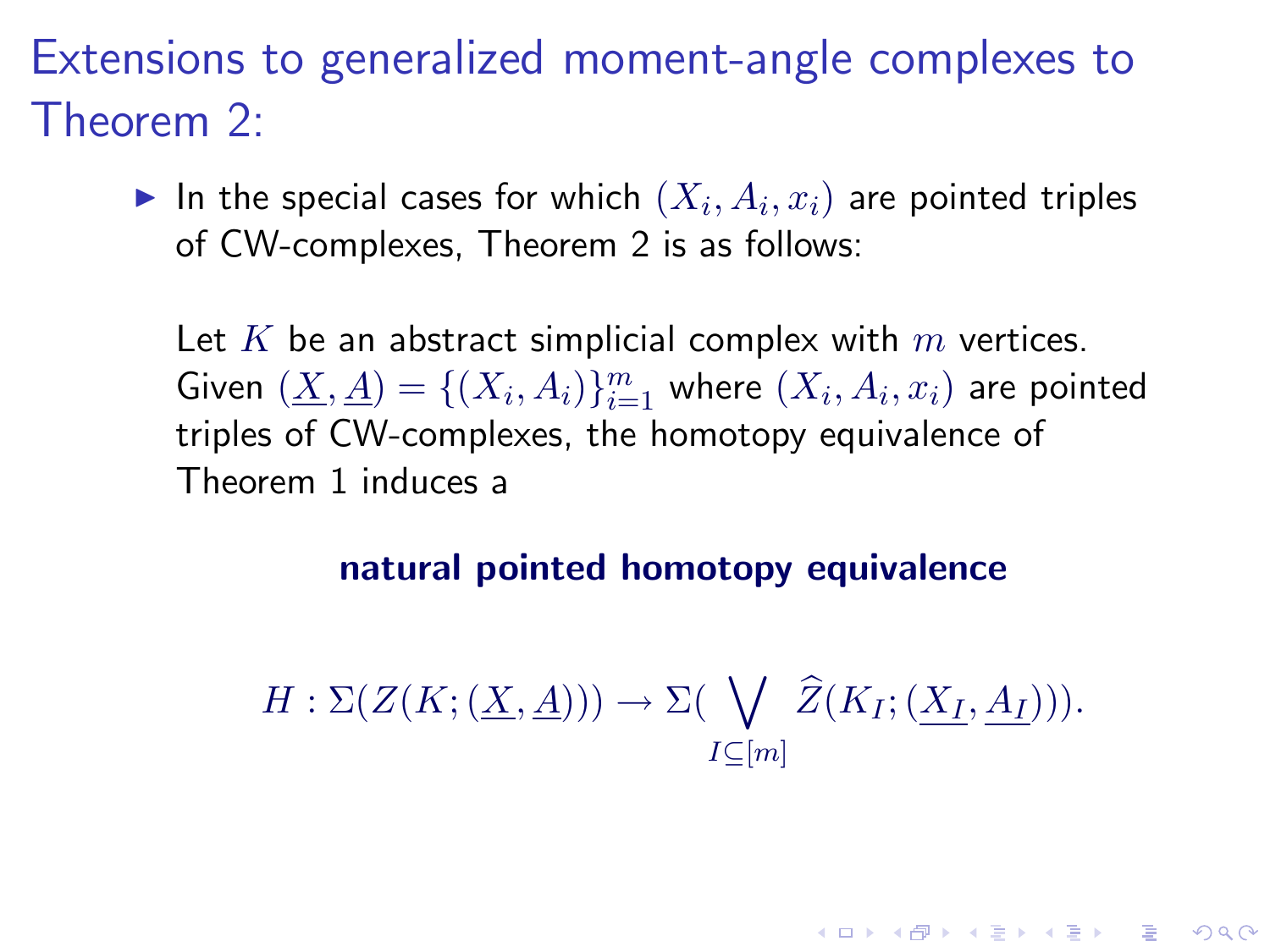## Isomorphisms:

- In Let K be an abstract simplicial complex with m vertices. det  $(\underline{X}, \underline{A}) = \{(X_i, A_i)\}_{i=1}^m$  be pointed triples of CW-complexes.
- $\triangleright$  By Theorem 2, there is a natural isomorphism of

graded abelian groups

$$
H^*(Z(K; (\underline{X}, \underline{A})) \to H^*(\bigvee_{I \subseteq [m]} \widehat{Z}(K_I; (\underline{X_I}, \underline{A_I})).
$$

 $\blacktriangleright$  Similarly, if  $i > 0$ , there is a natural isomorphism of

graded abelian groups

 $H^i(Z(K; (\underline{X}, \underline{A}))) \to \oplus_{I \subseteq [m]} H^i(\widehat{Z}(K_I; (\underline{X_I}, \underline{A_I})).$ 

**KORK (FRAGE) EL POLO**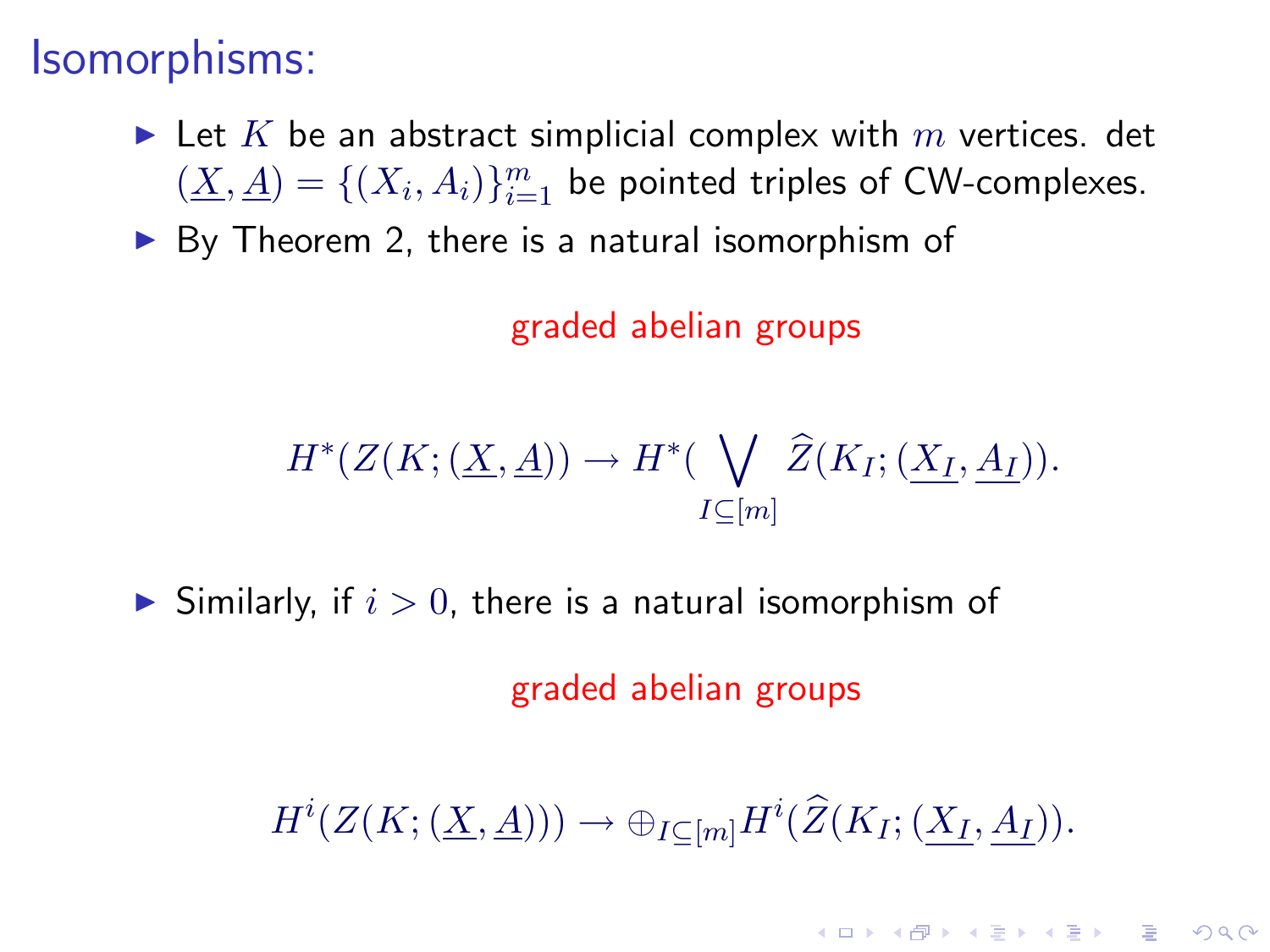#### Notation:

- In Let K be an abstract simplicial complex with  $m$  vertices. det  $(\underline{X}, \underline{A}) = \{(X_i, A_i)\}_{i=1}^m$  be pointed triples of CW-complexes.
- $\blacktriangleright$  For brevity, write

$$
Z(K_I) = Z(K_I; (\underline{X_I}, \underline{A_I})),
$$

and

$$
\widehat{Z}(K_I) = \widehat{Z}(K_I; (\underline{X_I}, \underline{A_I})).
$$

**K ロ ▶ K @ ▶ K 할 X X 할 X 및 할 X X Q Q O**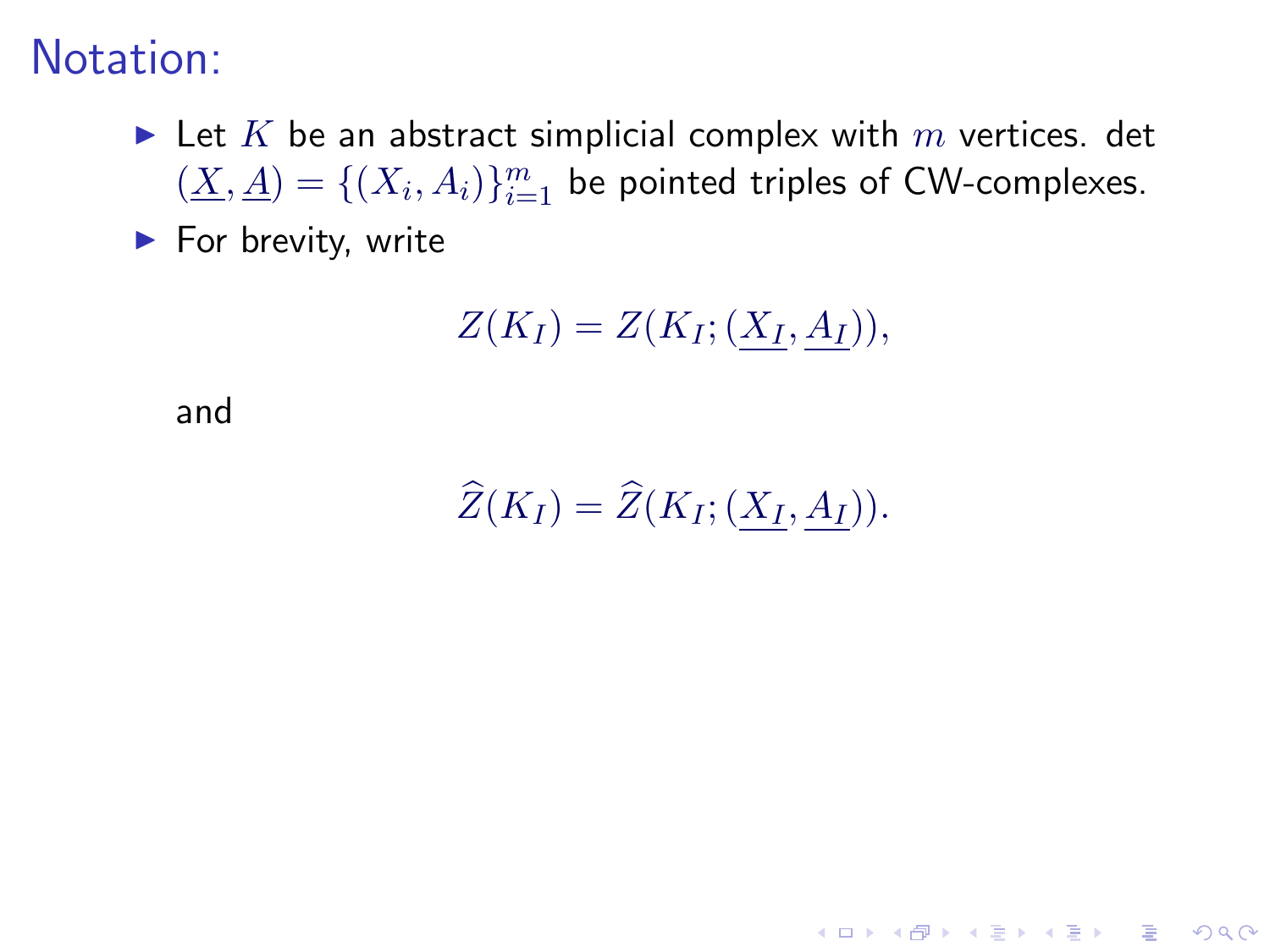# Partial diagonal maps:

- In Let K be an abstract simplicial complex with  $m$  vertices. Let  $(\underline{X}, \underline{A}) = \{(X_i, A_i)\}_{i=1}^m$  be pointed triples of CW-complexes.
- $\triangleright$  Consider the natural diagonal maps

 $\Delta: Y \to Y \times Y$ 

where

 $Y = X_1 \times \cdots \times X_m$ .

4 D > 4 P + 4 B + 4 B + B + 9 Q O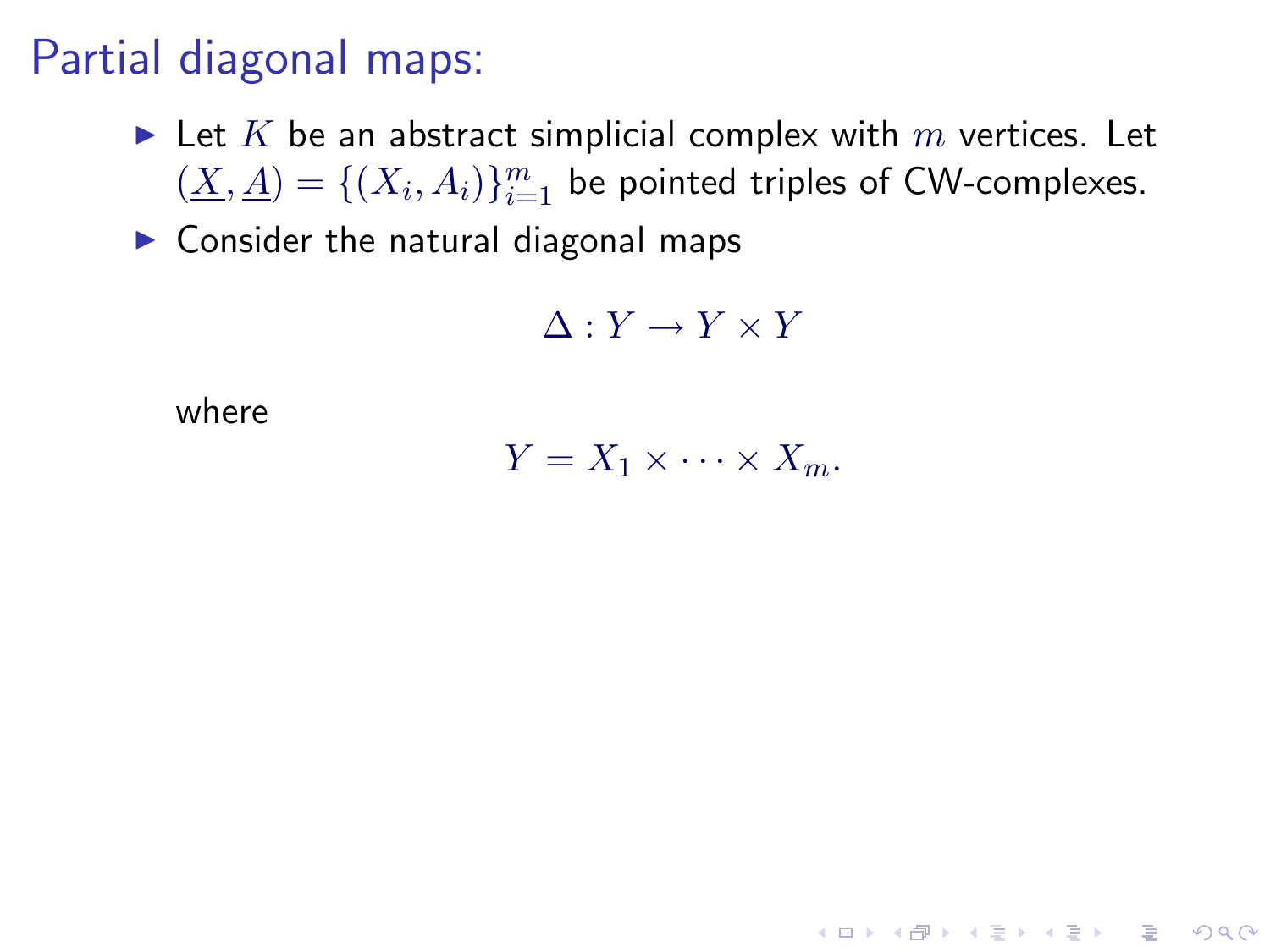## Partial diagonal maps continued:

 $\blacktriangleright$  If

$$
I=J\cup L,
$$

there are induced maps

 $Z(K_I) \to Z(K_J) \times Z(K_L),$ 

and

$$
\widehat{\Delta}_I^{J,L} : \widehat{Z}(K_I) \to \widehat{Z}(K_J) \wedge \widehat{Z}(K_L)
$$

$$
\widehat{Z}(K_I) \to \widehat{Z}(K_J) \wedge \widehat{Z}(K_L)
$$

induced by the natural restriction of the diagonal

 $\Delta: X_1 \times \cdots \times X_m \to (X_1 \times \cdots \times X_m) \times (X_1 \times \cdots \times X_m).$ 

4 D > 4 P + 4 B + 4 B + B + 9 Q O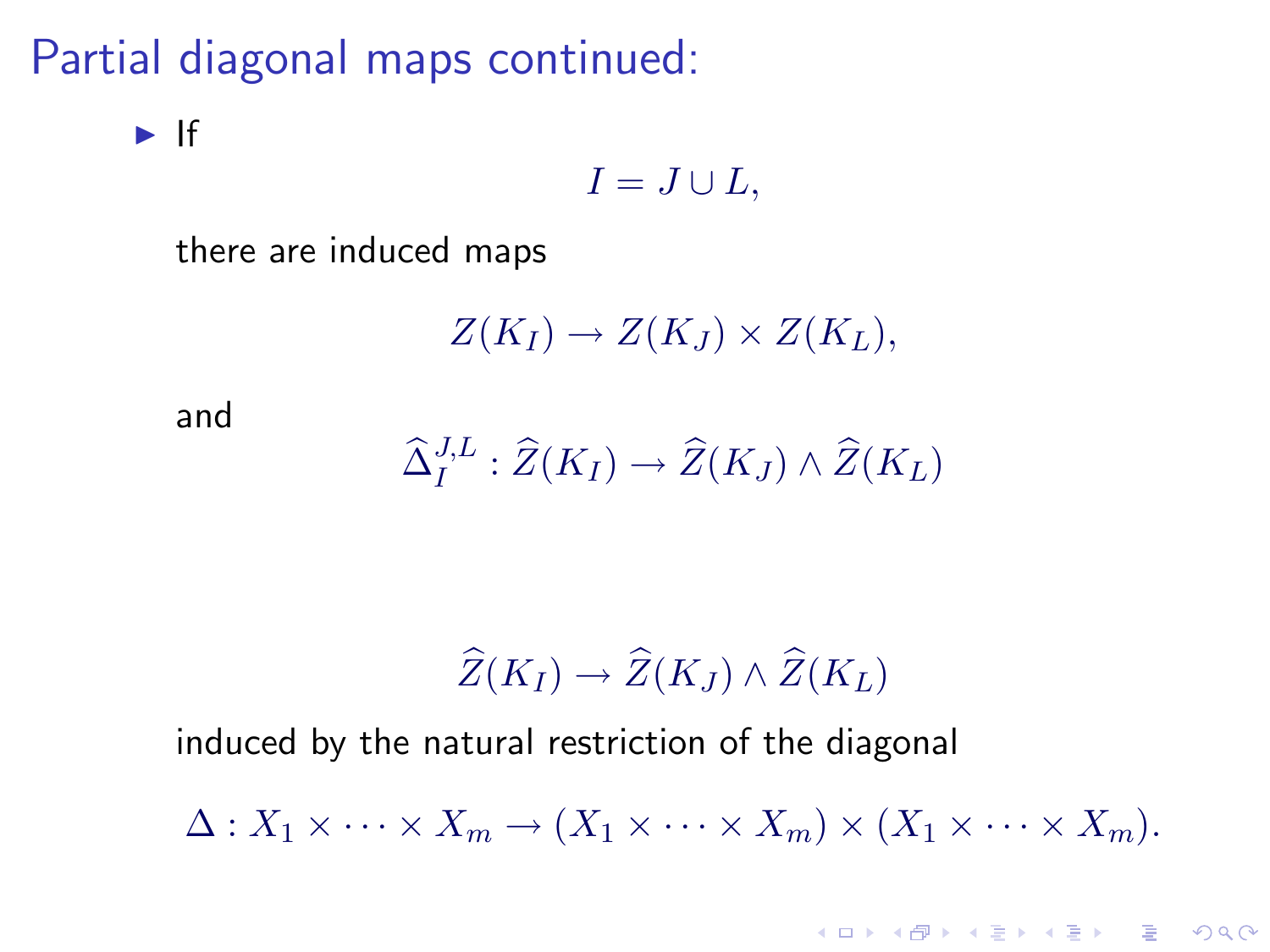An example of the partial diagonal maps:

In Let  $I = (1, 2, 3), J = (1, 2)$ , and  $L = (2, 3)$  with the point  $(a, b, c) \in X_1 \times X_1 \times X_3$ . Then the induced partial diagonal map

$$
\widehat{\Delta}^{J,L}_I : \widehat{Z}(K_I) \to \widehat{Z}(K_J) \wedge \widehat{Z}(K_L)
$$

is given by

 $\widehat{\Delta}_I^{J,L}(a,b,c) = ((a,b),(b,c)) \in \widehat{Z}(K_J) \wedge \widehat{Z}(K_L).$ 

**KORK ERKER ADE YOUR**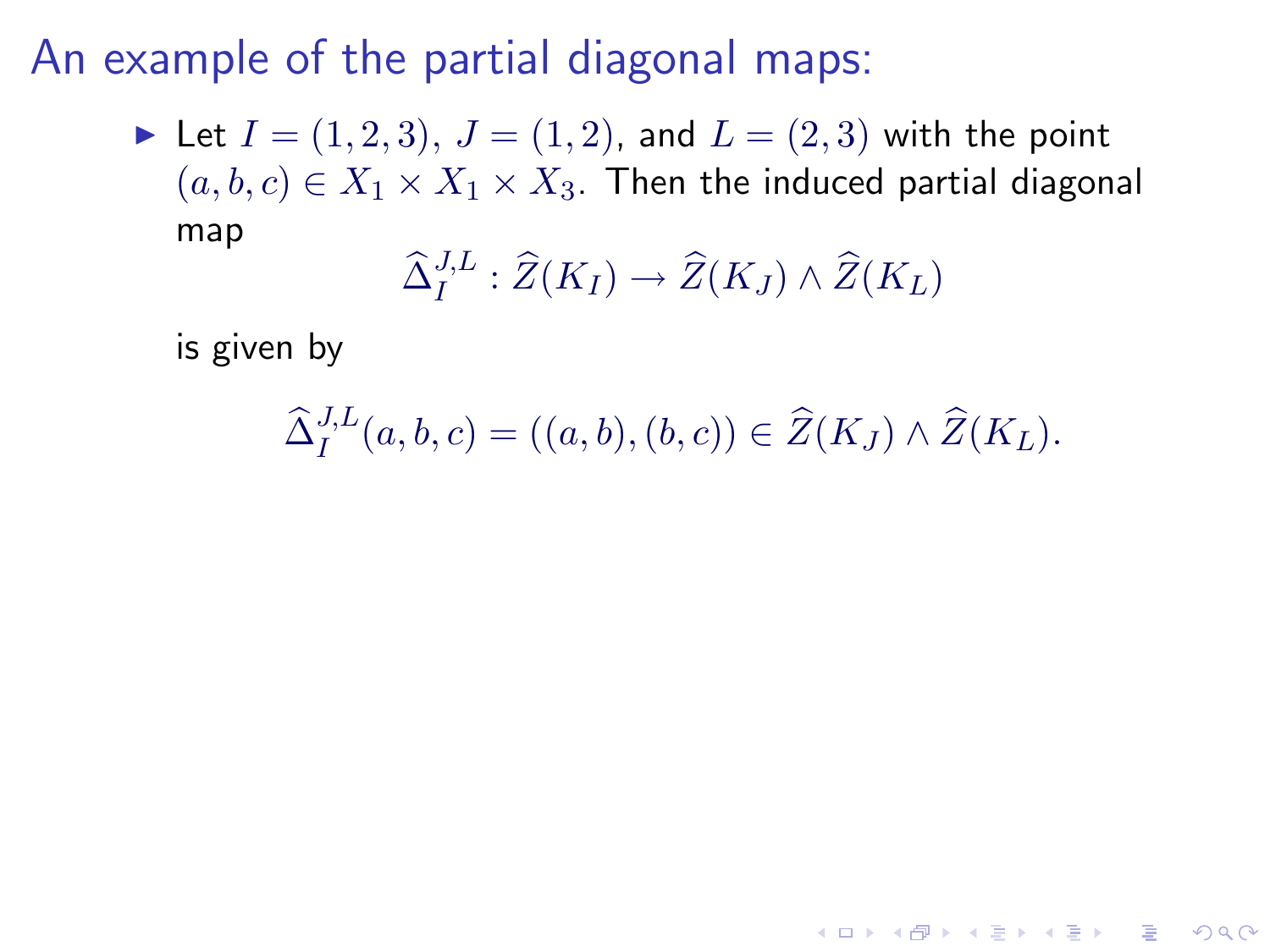## Partial diagonal maps continued:

 $\blacktriangleright$  The partial diagonal maps

$$
\widehat{\Delta}_I^{J,L} : \widehat{Z}(K_I) \to \widehat{Z}(K_J) \wedge \widehat{Z}(K_L)
$$

induce a graded commutative, associative product product on  $\oplus_{I \subseteq [m]} H^i(\widehat{Z}(K_I; (\underline{X_I}, \underline{A_I})).$ 

► This product is denoted \*. Namely, if  $u \in H^s(\widehat{Z}(K_J)),$ 

and

 $v \in H^t(\widehat{Z}(K_L)),$ 

then define

$$
u * v = (\widehat{\Delta}_I^{J,L})^*(u \otimes v) \in H^{s+t}(\widehat{Z}(K_I)).
$$

**K ロ ▶ K @ ▶ K 할 X X 할 X 및 할 X X Q Q O**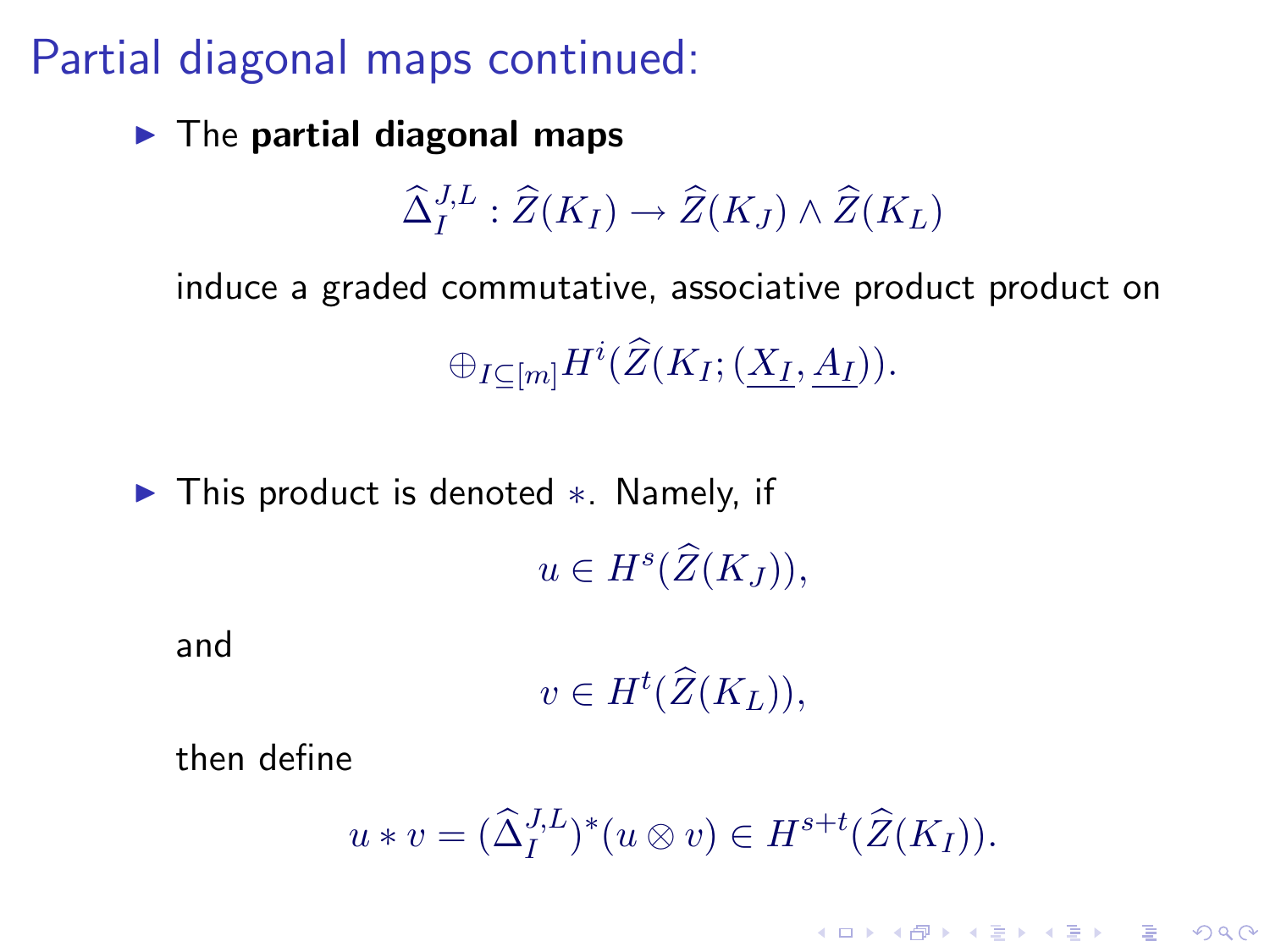## The cup-product:

#### Theorem 7

In Let K be an abstract simplicial complex with  $m$  vertices. Assume that  $(\underline{X}, \underline{A}) = \{(X_i, A_i, x_i)\}_{i=1}^m$  is a family of based CW-pairs. Then the product induced by the pairing

$$
u * v = (\widehat{\Delta}_I^{J,L})^*(u \otimes v) \in H^{s+t}(\widehat{Z}(K_I))
$$

**KORK ERKER ADE YOUR** 

is the cup-product.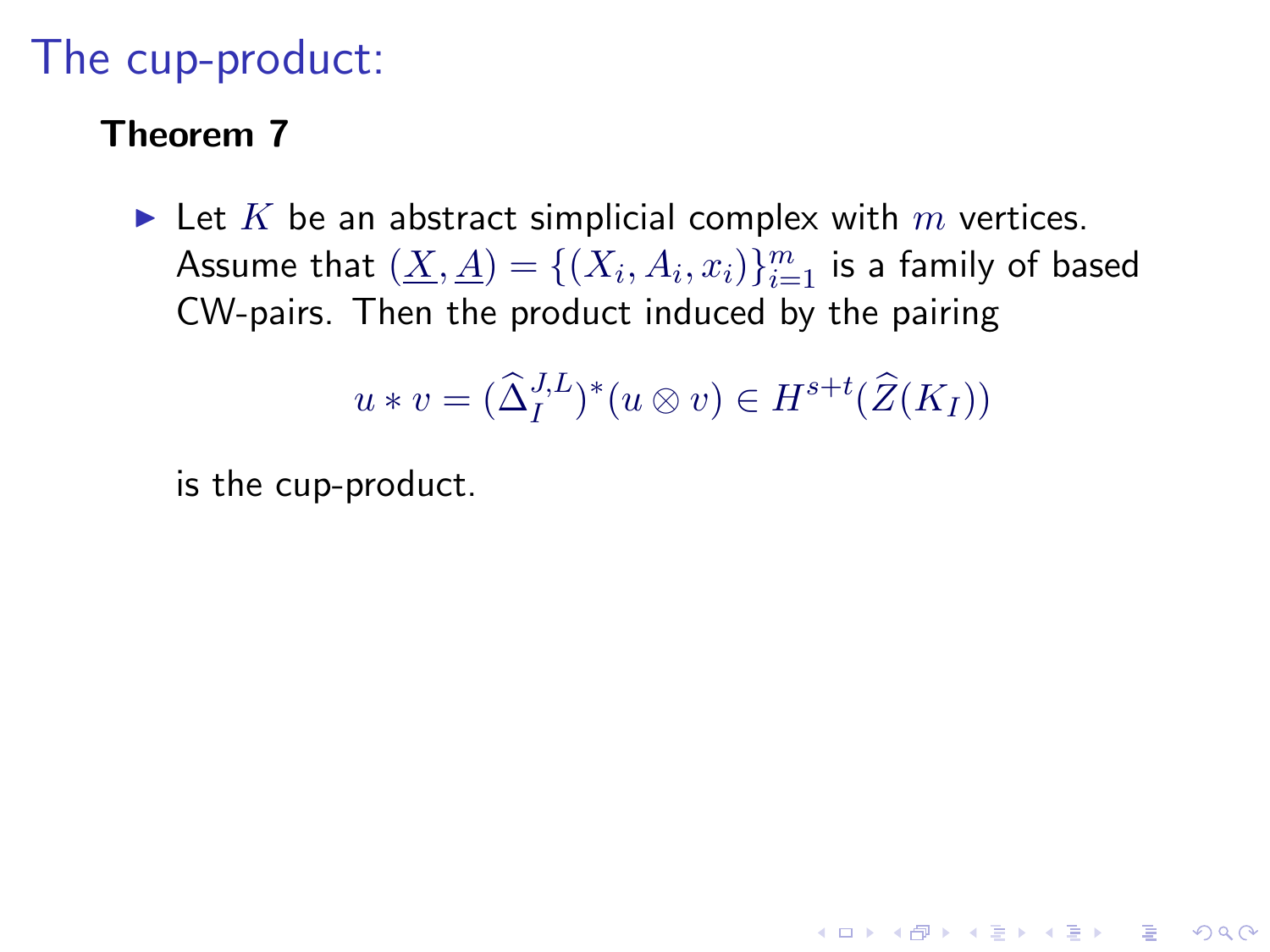### Structure theorems for the cup-product:

#### Theorem 8

In Let K be an abstract simplicial complex with  $m$  vertices. Assume that  $(\underline{X}, \underline{A}) = \{(X_i, A_i, x_i)\}_{i=1}^m$  is a family of based CW-pairs for which

 $X_i = \Sigma(Y_i)$ , and  $A_i = \Sigma(B_i)$ 

with  $B_i \subset Y_i$  for all i.

 $\blacktriangleright$  If

 $I = J \cup L$ 

with  $J \cap L \neq \emptyset$  with  $u \in H^s (\widehat{Z}(K_J)),$  and  $v \in H^t (\widehat{Z}(K_L))$ for  $s, t > 0$ , then

$$
u * v = (\widehat{\Delta}_I^{J,L})^*(u \otimes v) = 0 \in H^{s+t}(\widehat{Z}(K_I)).
$$

**KORKAR KERKER E VOOR**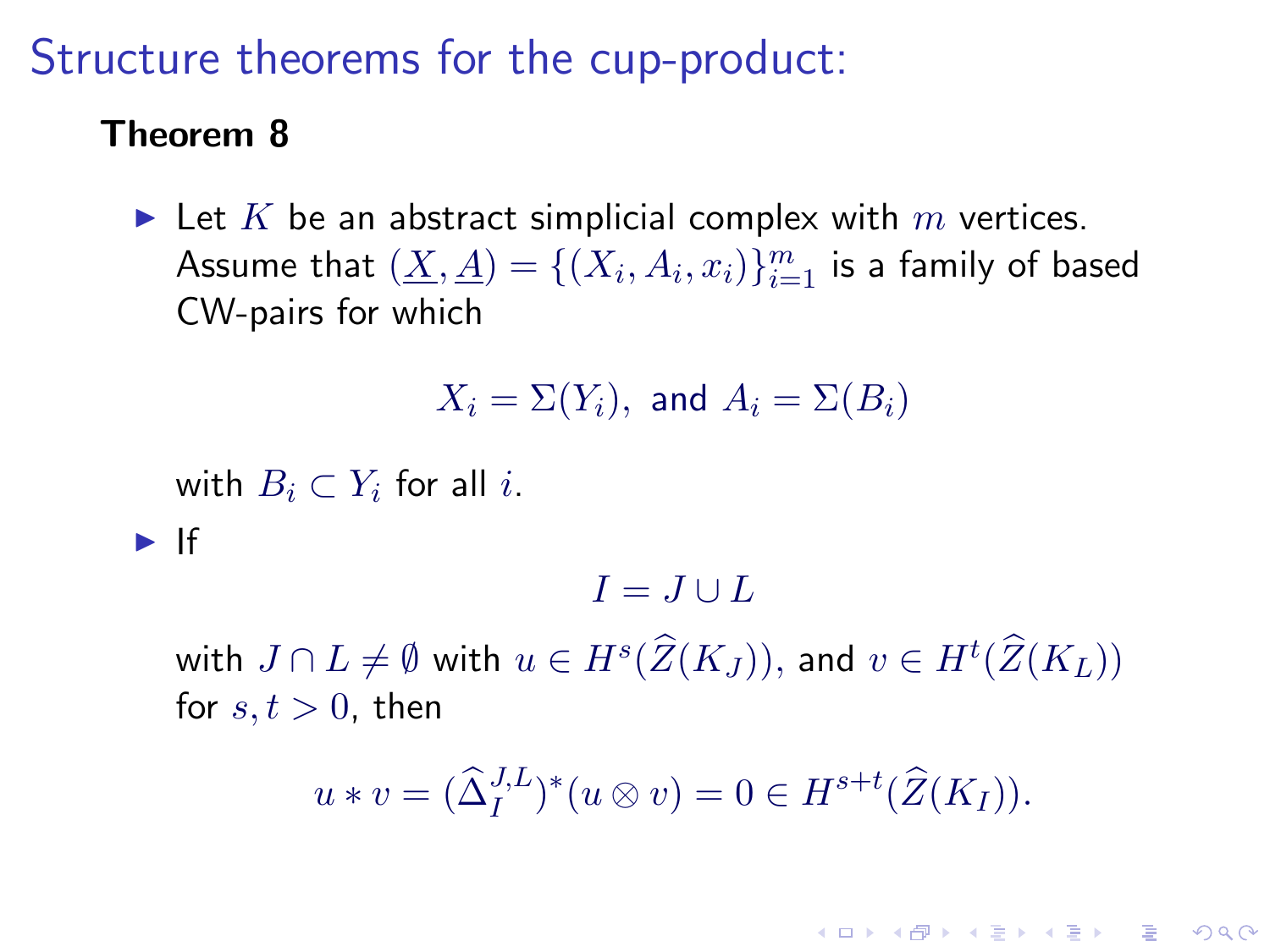# Remark:

 $\blacktriangleright$  The previous theorem gives conditions which guarantee the vanishing of certain cup-products.

**K ロ ▶ K @ ▶ K 할 X X 할 X 및 할 X X Q Q O** 

 $\blacktriangleright$  The theorem does not state any conclusion about non-vanishing of cup-products.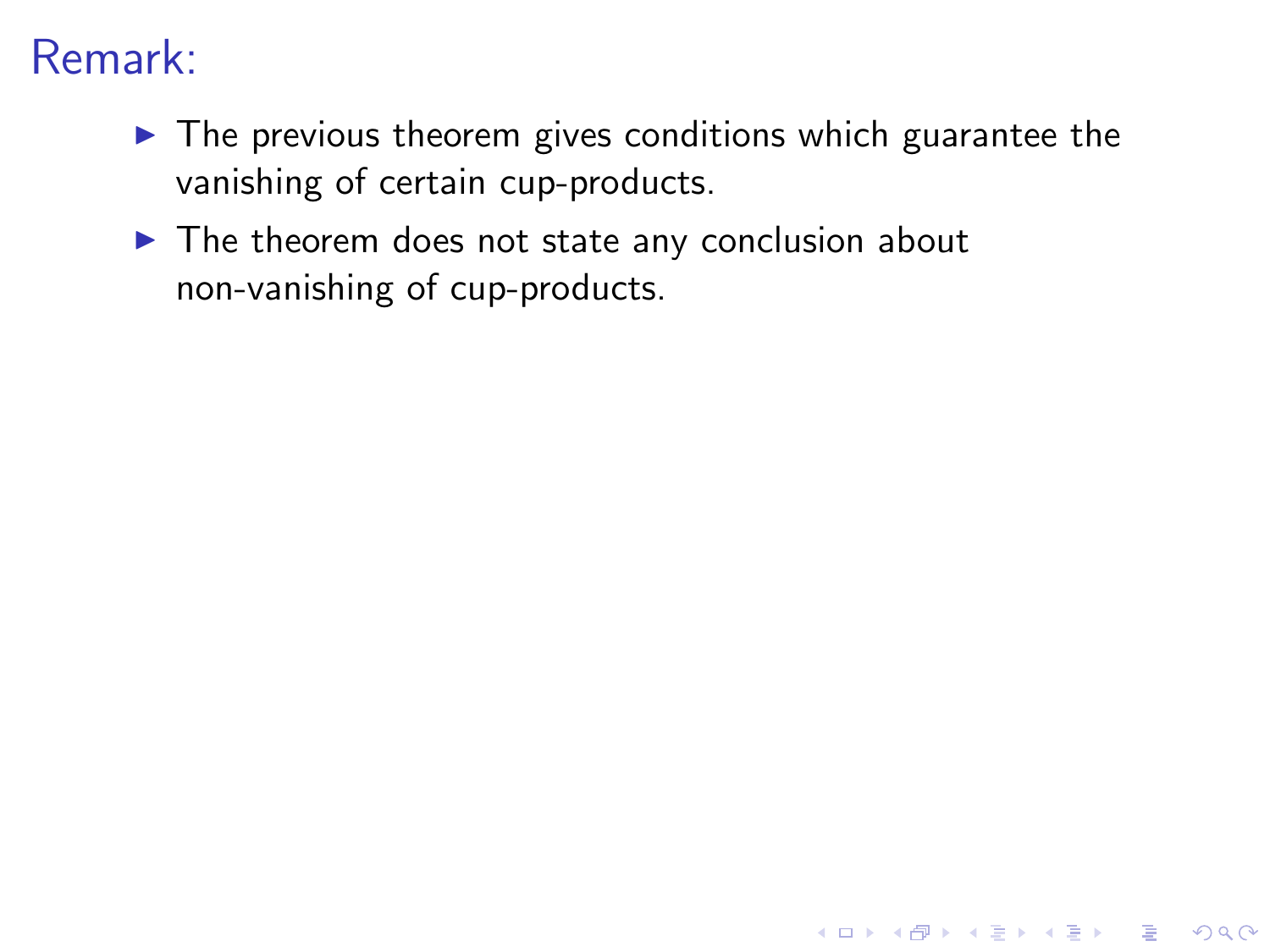## A third structure theorems for the cup-product:

#### Theorem 9

In Let K be an abstract simplicial complex with  $m$  vertices. Assume that  $(\underline{X}, \underline{A}) = \{(X_i, A_i, x_i)\}_{i=1}^m$  is a family of based CW-pairs for which

 $X_i = \Sigma(Y_i)$ , and  $A_i = \Sigma(B_i)$ 

with  $B_i \subset Y_i$  for all i.

 $\blacktriangleright$  The 'ungraded rings'

 $H^*(Z(K; (\underline{X}, \underline{A})))$ 

and

```
H^*(Z(K; (\Sigma^{2q} X, \Sigma^{2q} A)))
```
**KORKAR KERKER E VOOR** 

are isomorphic for all integers  $q > 0$ .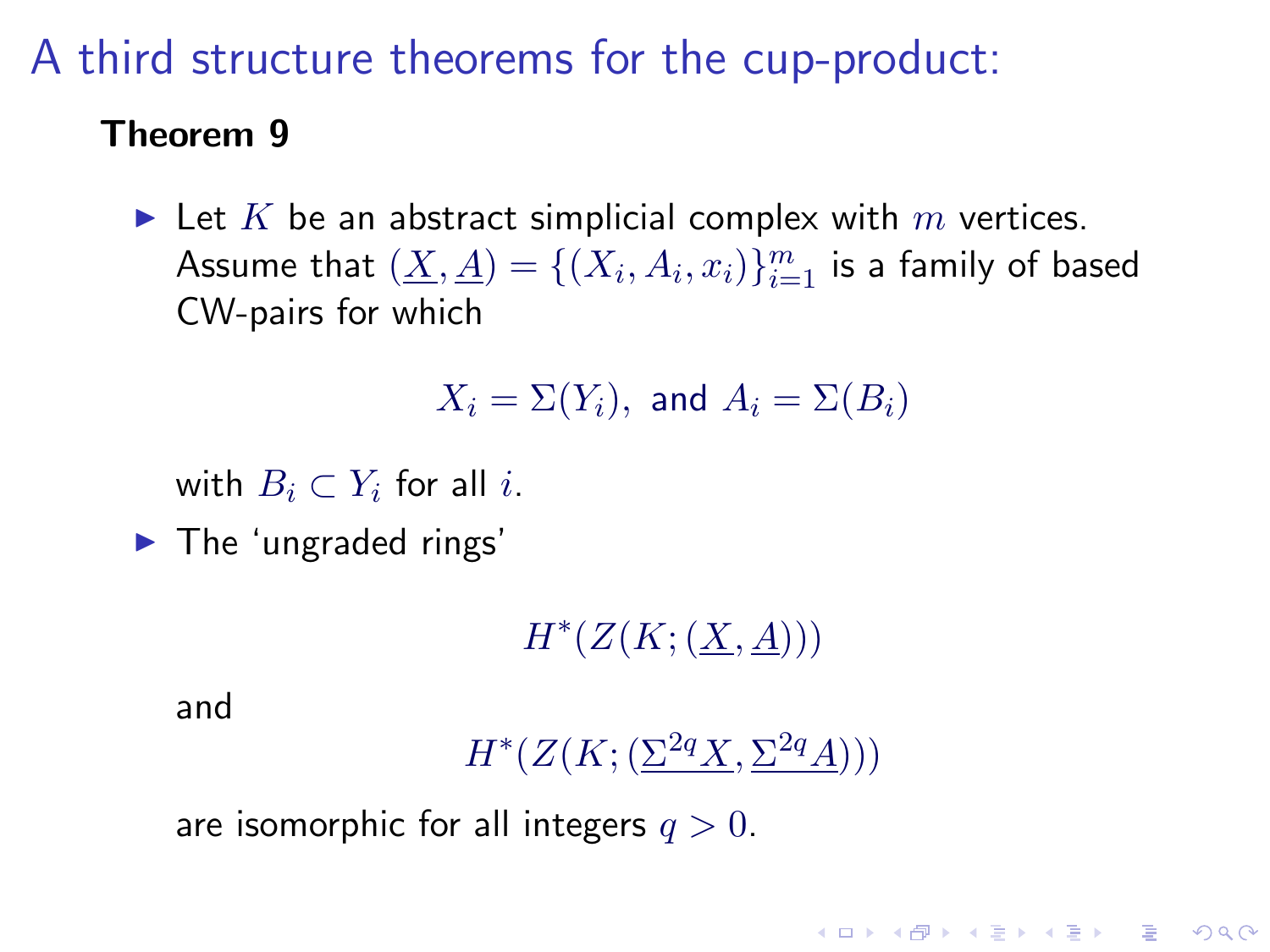## Remark:

 $\blacktriangleright$  The previous theorem concerning ungraded structures of the cohomology ring is the precise analogue of the case with configuration spaces of points either Euculidean space

 $H^*Conf(\mathbb{R}^n, k),$  and  $H^*Conf(\mathbb{R}^{n+2q}, k)$ 

as well as

 $H^*Conf(\mathbb{R}^n \times M, k)$ , and  $H^*Conf(\mathbb{R}^{n+2q} \times M, k)$ 

4 D > 4 P + 4 B + 4 B + B + 9 Q O

where  $M$  is any manifold.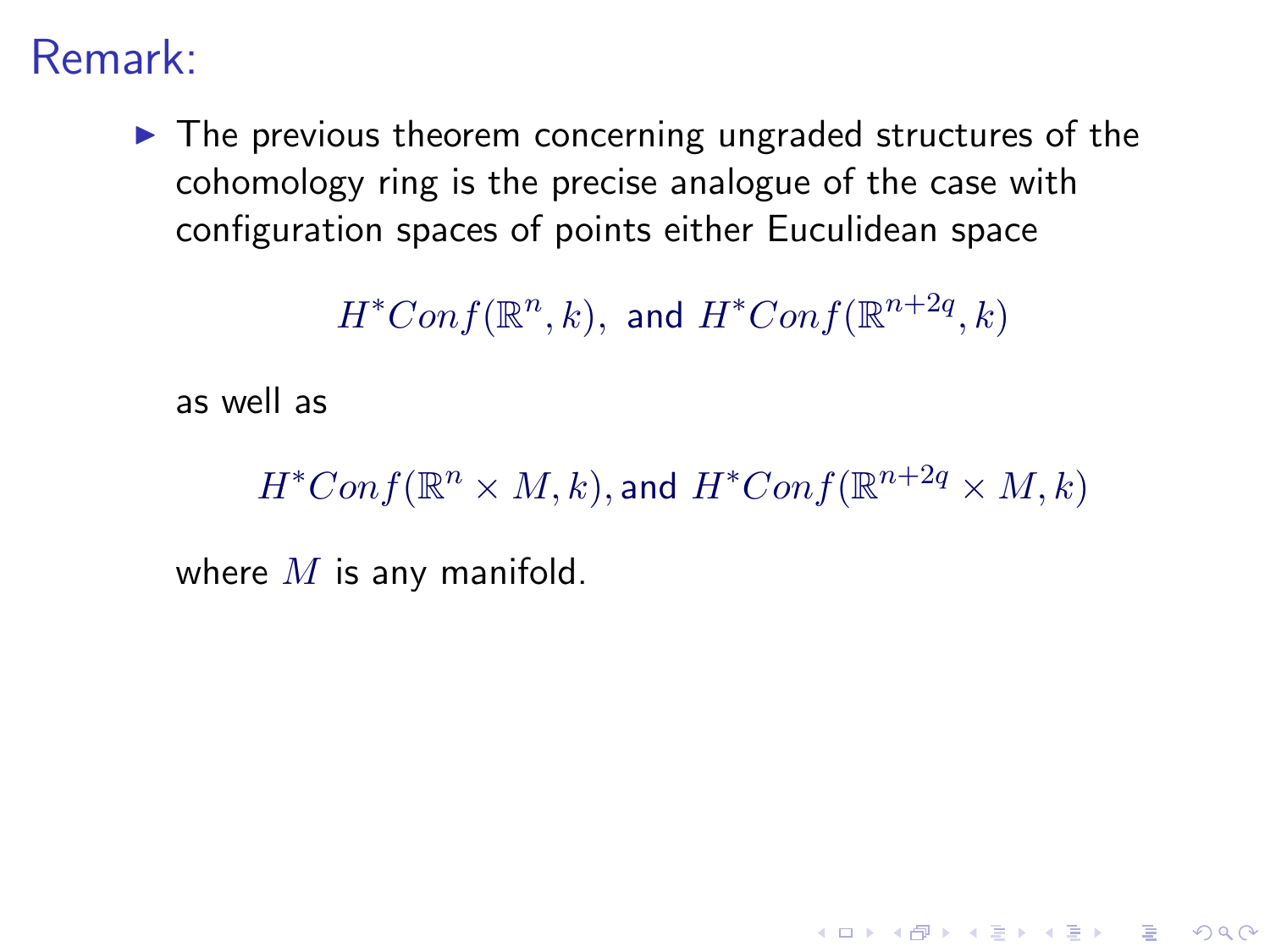Remark:

 $\triangleright$  Several questions about torsion arose during this workshop where the analogue for the cohomology of

 $H^*Conf(\mathbb{R}^n, k)/\Sigma_k$ 

and

 $H^*Conf(\mathbb{R}^{n+2q},k)/\Sigma_k)$ 

are quite different in case  $q > 0$  as seen in Springer Lecture Notes in Math. v. 533. For example, the  $p$ -torsion in  $H^*Conf(\mathbb{R}^2, k) / \Sigma_k$  is all of order  $p.$  On the other hand, there is arbitrarily large  $p$ -torsion in the cohomology of

 $H^*Conf(\mathbb{R}^n, k)/\Sigma_k$ 

**KORKAR KERKER E VOOR** 

for all  $n > 2$ , and k sufficiently large.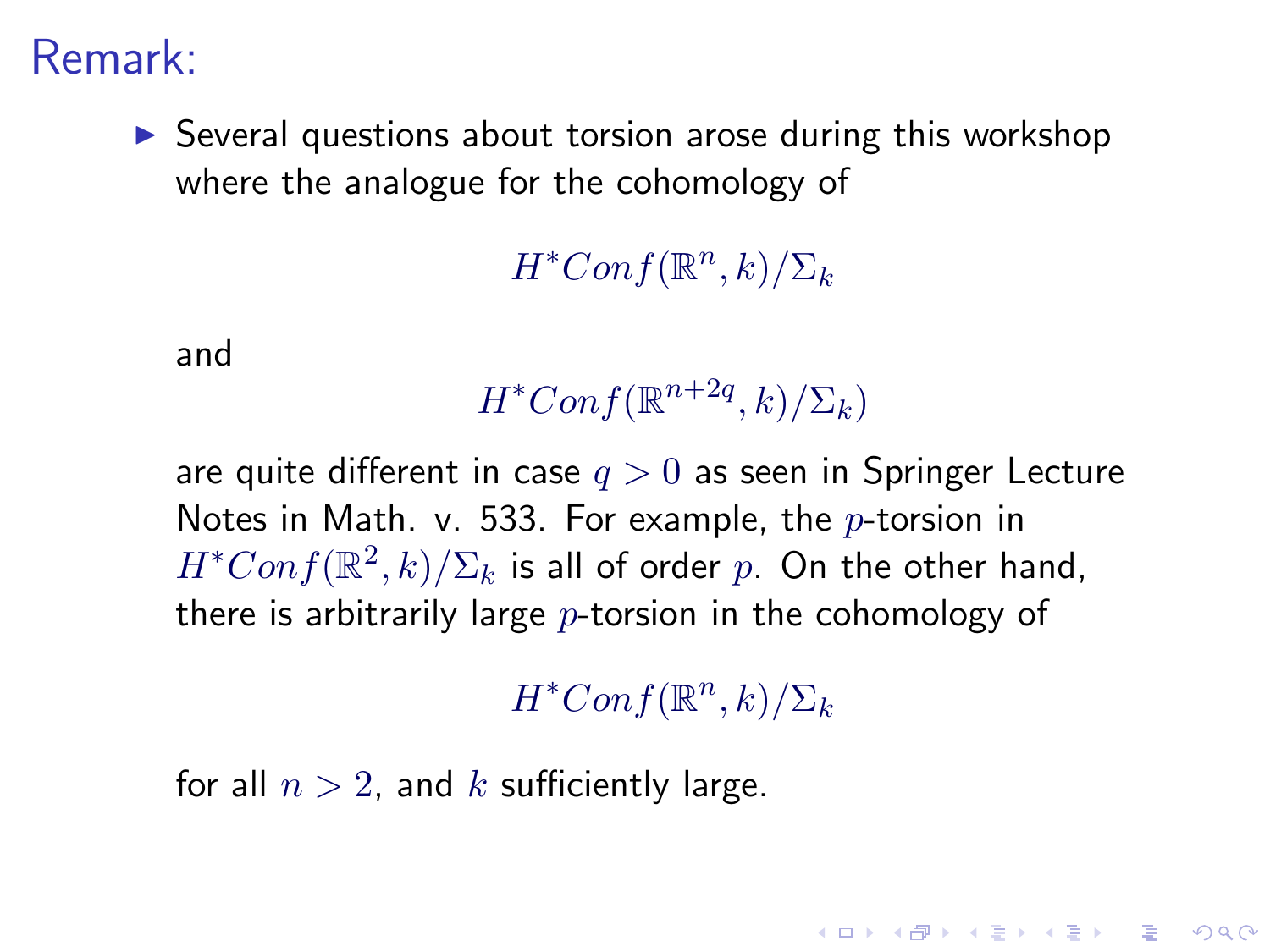### A third structure theorems for the cup-product:

- In Let K be an abstract simplicial complex with m vertices. Assume that  $(\underline{X}, \underline{A}) = \{(X_i, A_i, x_i)\}_{i=1}^m$  is a family of pointed, based CW-pairs.
- In Let K be an abstract simplicial complex with m vertices. Assume that  $(\underline{CX}, \underline{X}) = \{(CX_i, X_i, x_i)\}_{i=1}^m$  is a family of based CW-pairs such that the finite product

 $(X_1 \times \cdots \times X_m) \times (Z(K_{I_1}; (D^1, S^0)) \times \cdots \times Z(K_{I_t}; (D^1, S^0)))$ 

for all  $I_i \subseteq [m]$  satisfies the strong form of the Künneth theorem. Then the cup-product structure for the cohomology algebra  $H^*(Z(K; (CX, X)))$  is a functor of the cohomology algebras of  $X_i$  for all  $i$ , and  $Z(K_I; (D^1, S^0))$  for all  $I.$ 

KID KA KERKER E VOOR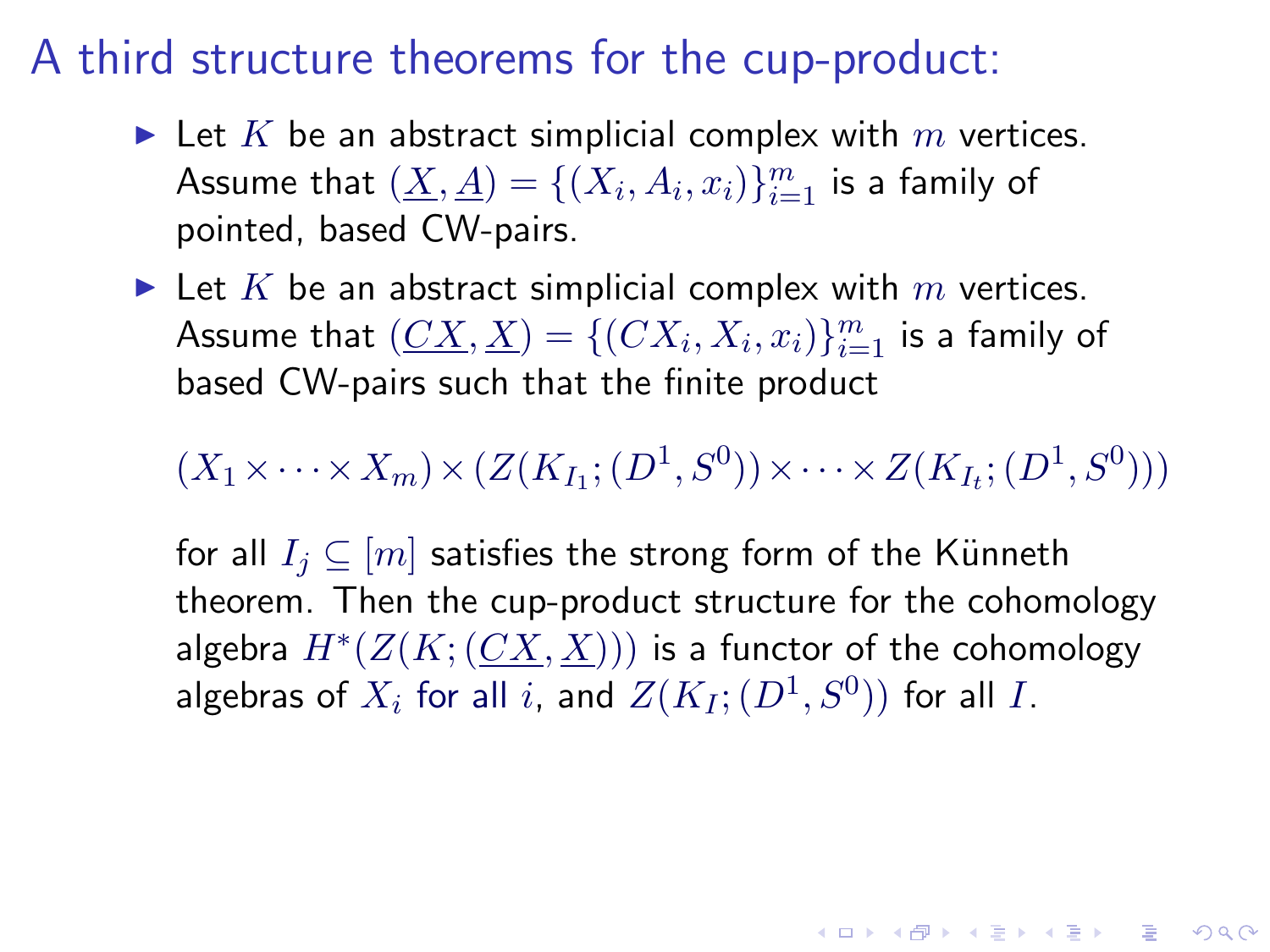## A language and context for legged robotic motion

- $\triangleright$  This section is based on joint work with Clark Haynes, and Dan Koditschek.
- $\triangleright$  The problem is to devise a practical, useful language for describing legged motion of certain robots.

**K ロ ▶ K @ ▶ K 할 X X 할 X 및 할 X X Q Q O**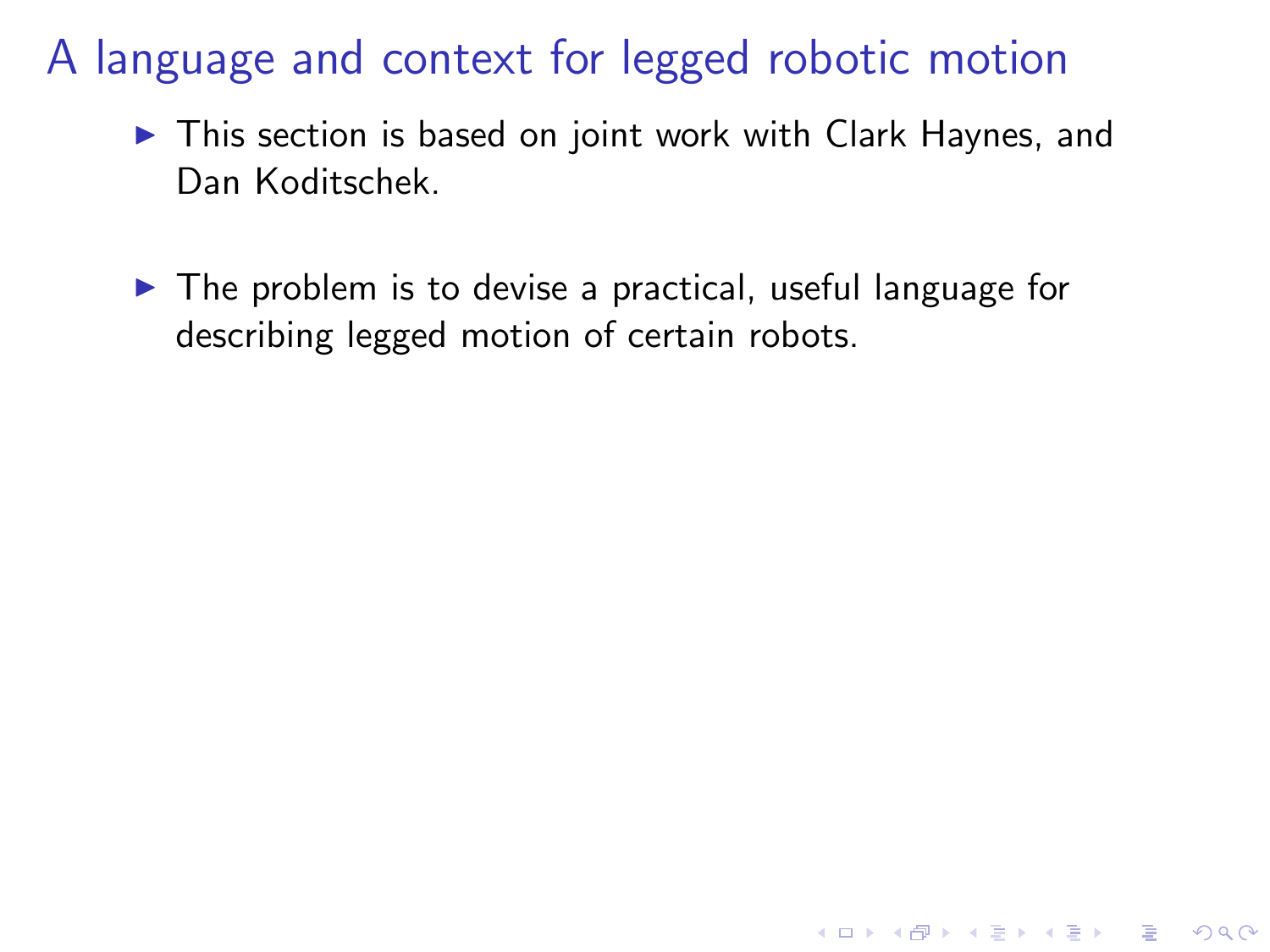# **Setting**

- $\triangleright$  The topological ingredients are a space of positions again, the so-called moment-angle complexes.
- $\blacktriangleright$  The interiors of cells in a cell decomposition gives 'gait states' for the legs of a legged motion.
- $\triangleright$  The purpose here is to describe the possible gait states in terms of Young diagrams, then to construct vector fields on these interiors.

4 D > 4 P + 4 B + 4 B + B + 9 Q O

 $\blacktriangleright$  Further applications are intended.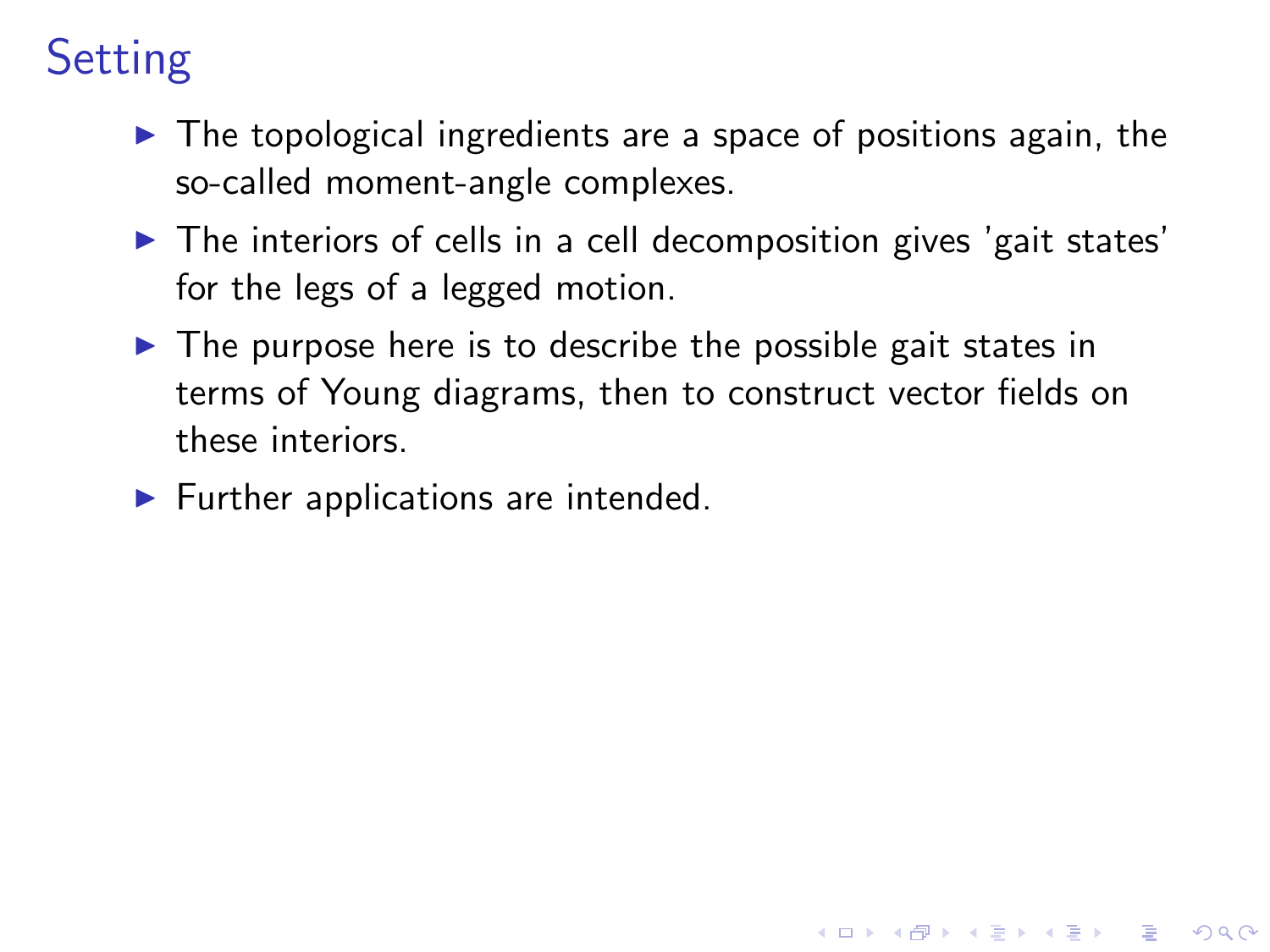### Definition of moment-angle complex

- $\blacktriangleright$  The moment-angle complex determined by  $(X, A)$  and  $K$ denoted  $Z(K; (X, A))$  is defined as follows:
- For every  $\sigma$  in K, let

$$
D(\sigma) = \prod_{i=1}^{m} Y_i, \quad \text{where} \quad Y_i = \begin{cases} X_i & \text{if } i \in \sigma \\ A_i & \text{if } i \in [m] - \sigma. \end{cases}
$$

with  $D(\emptyset) = A_1 \times \cdots \times A_m$ .

 $\blacktriangleright$  The generalized moment-angle complex is

$$
Z(K; (X, A) = \bigcup_{\sigma \in K} D(\sigma) = \text{colim } D(\sigma).
$$

**K ロ ▶ K @ ▶ K 할 X X 할 X 및 할 X X Q Q O**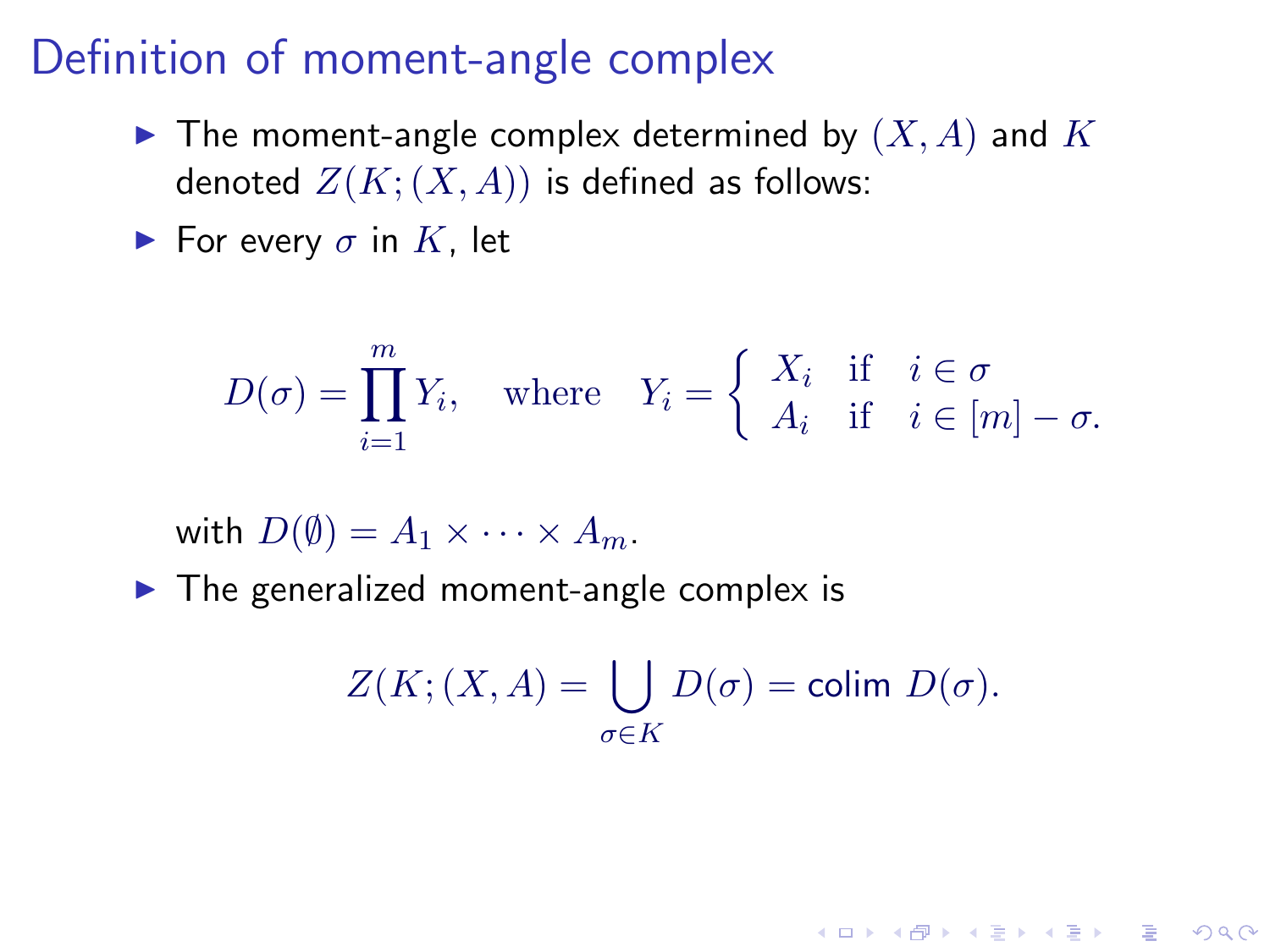## Spaces of legs

 $\blacktriangleright$  Let

#### $Leqs(m, q)$

denote the space of ordered  $m\text{-tuples}$  in a circle  $S^1$  with at most  $q$  "off of the ground". That means at most  $q$  of the coordinates are in the open upper hemisphere  $U^+$  of the circle, the complement of the closed lower hemisphere  $E_-.$ 

A mathematical starting point is as follows: If  $q = 2$ ,

 $Legs(m,2) = Z(K; (S^1, E_-))$ 

where K is the complete graph with m vertices. If  $q \ge 2$  and  $K = \Delta[m-1]_{q-1}$ , the  $(q-1)$ -skeleton of the  $(m - 1)$ -simplex, then

$$
Legs(m,q) = Z(K; (S^1, E_-)).
$$

**KORKAR KERKER E VOOR**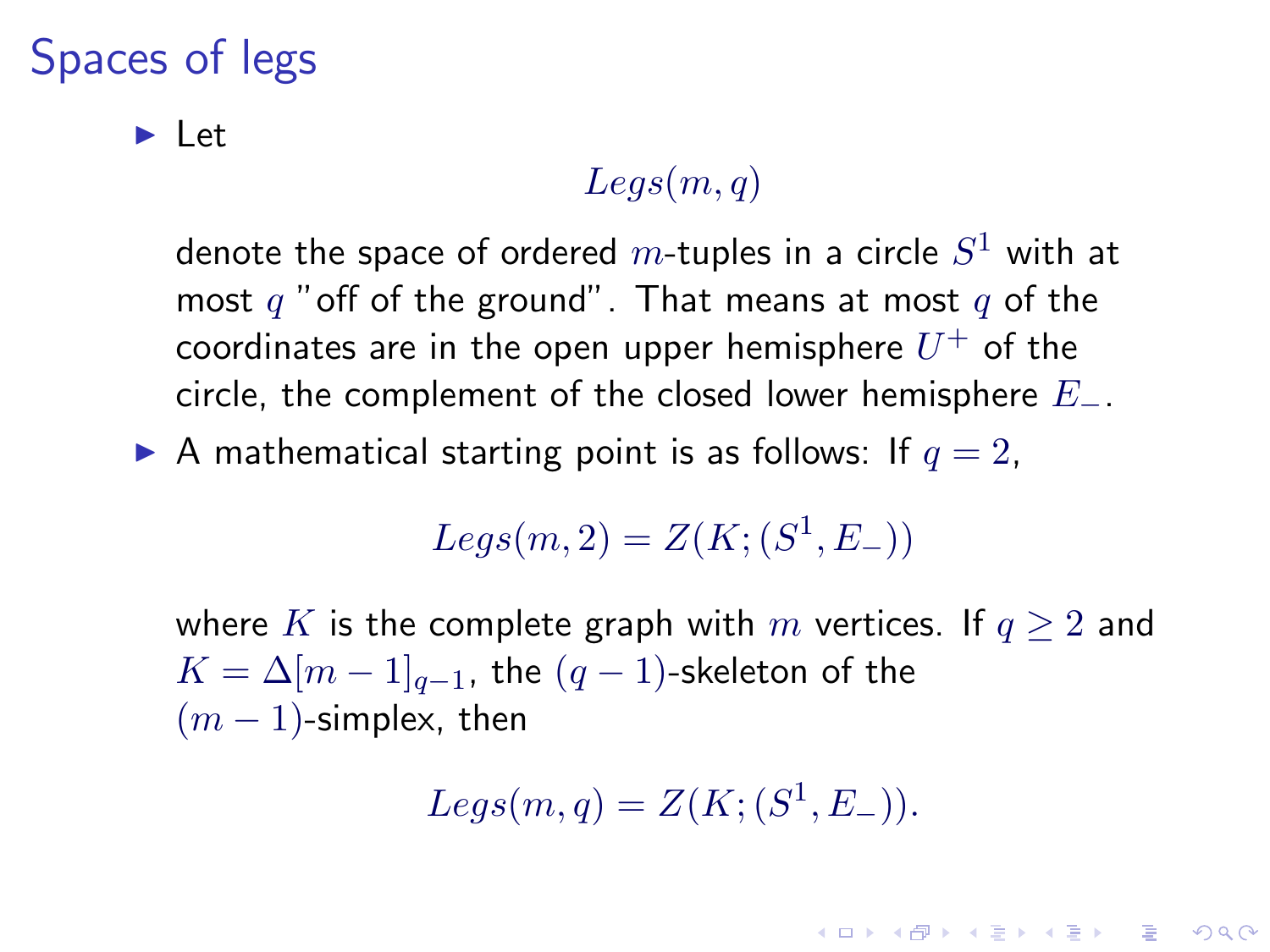# Enumerating 'gait states' in spaces of legs

 $\triangleright$  This section provides a language which describes 'gait states'.

4 D > 4 P + 4 B + 4 B + B + 9 Q O

 $\triangleright$  A convenient form of this language is in terms of **Young** diagrams a construction originally invented to study the representation theory of the symmetric groups.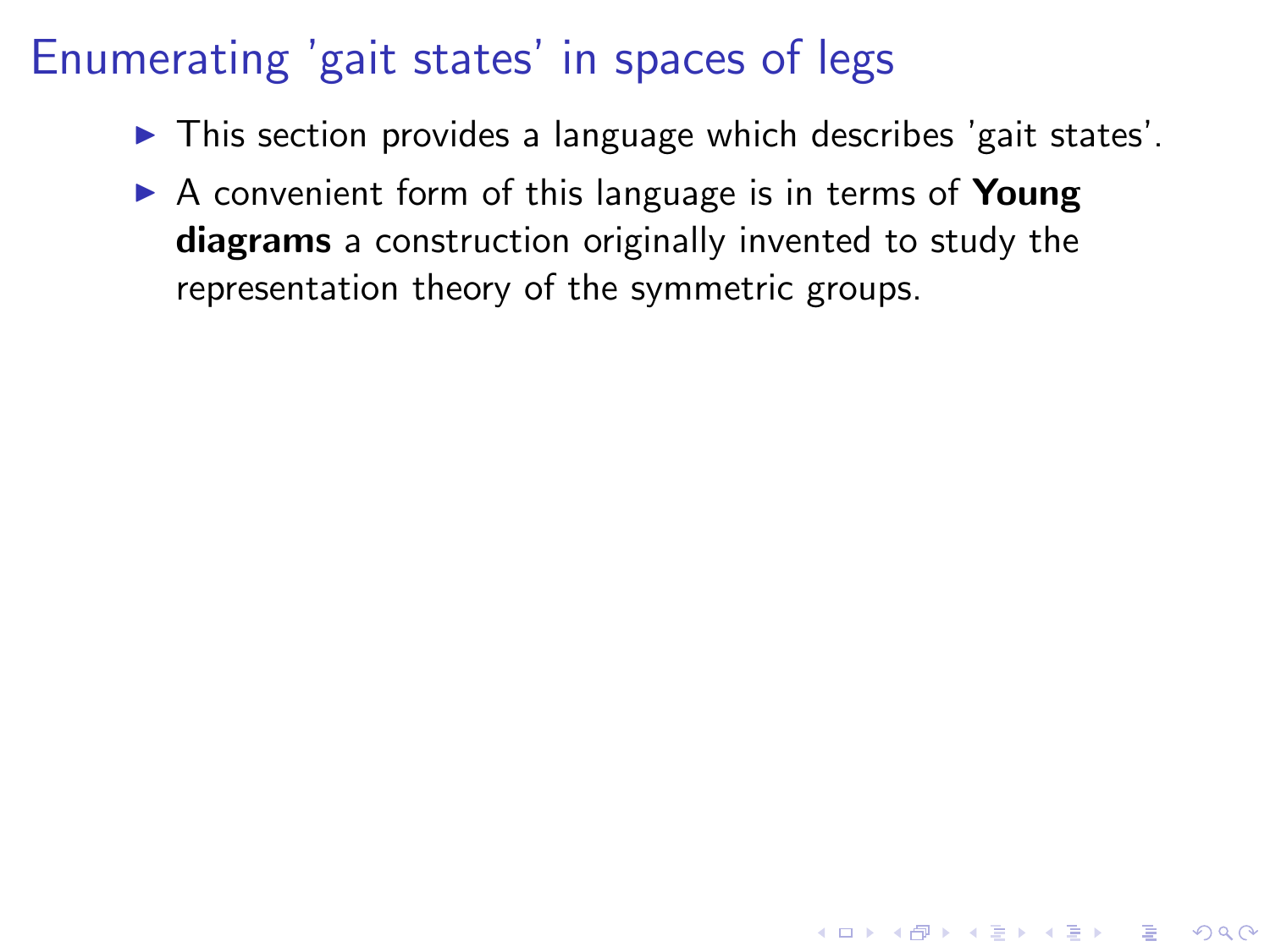# Young diagrams

- A Young diagram or Ferrers diagram is an array of  $n+1$ boxes in  $k + 1$  rows. Filling in these boxes with all of the integers  $1, 2, \ldots, n, n+1$  gives all of the **Young tableaux**.
- $\blacktriangleright$  These Young tableaux index cells in  $T^n$  (where  $n+1$  boxes is not a misprint) in a way that is intuitively meaningful as well as a setting to compute.

4 D > 4 P + 4 B + 4 B + B + 9 Q O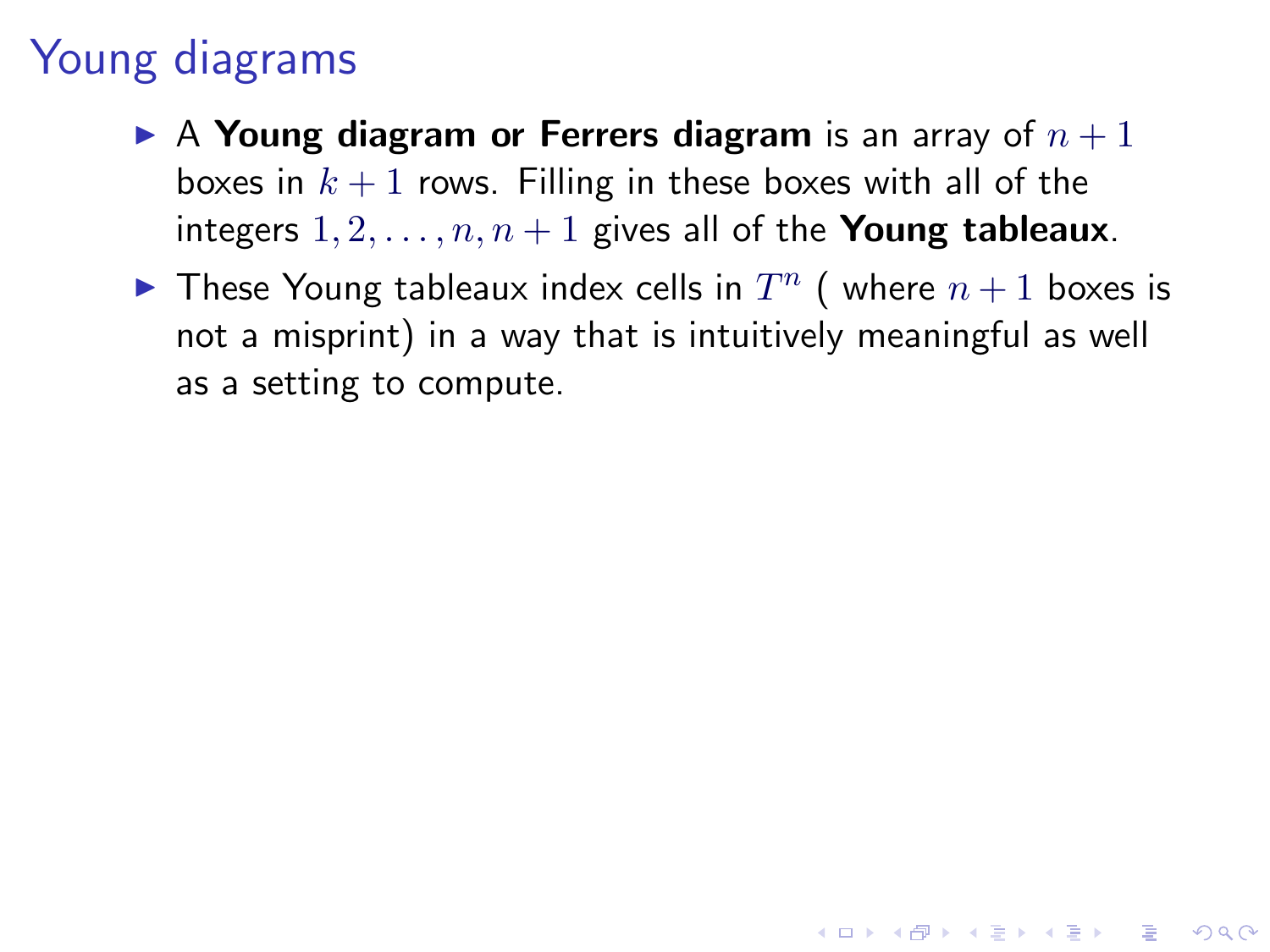## Young diagrams, more formally

▶ The set of 'filled in Young diagrams', 'Young tableaux'  $Y(n+1, k+1)$  is the set of arrays

$$
[a_{i,j}] = \begin{array}{cccc} a_{1,1} & \cdots & a_{1,j_1} \\ a_{2,1} & \cdots & a_{2,j_2} \\ \cdots & \cdots & \cdots \\ a_{k+1,1} & \cdots & a_{k+1,j_{k+1}} \end{array}
$$

**K ロ ▶ K @ ▶ K 할 X X 할 X 및 할 X X Q Q O** 

with  $n + 1$  entries given by the set of all of the integers between 1, and  $n + 1$ .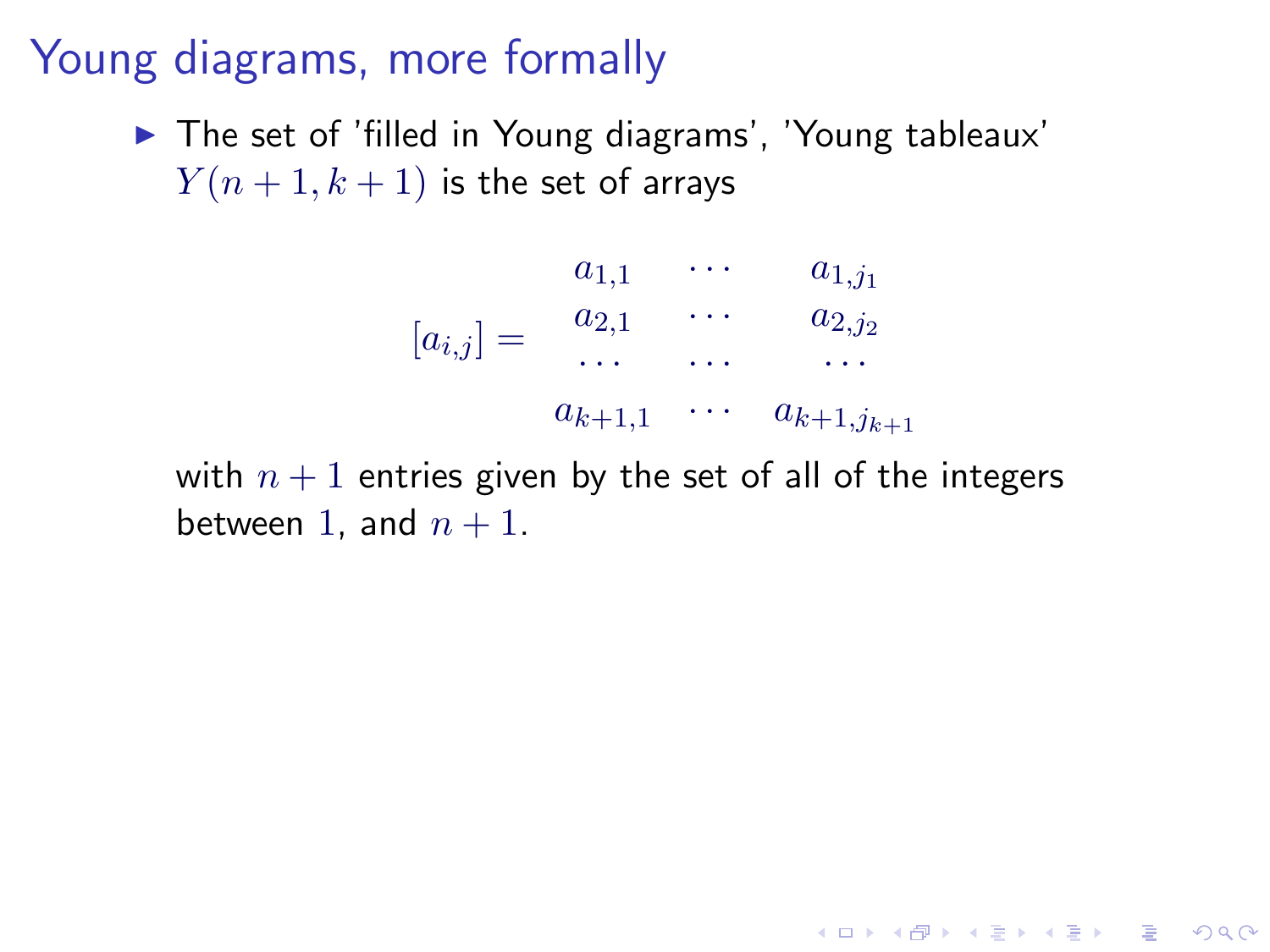Young diagrams, more formally

 $\blacktriangleright$  The diagrams

 $[a_{i,j}]$ 

are also specified by their rows

 $(R_i)$ 

with notation

 $[a_{i,j}] = (R_i)$ 

where

 $1 \leq i \leq k+1$ .

**K ロ ▶ K @ ▶ K 할 X X 할 X 및 할 X X Q Q O**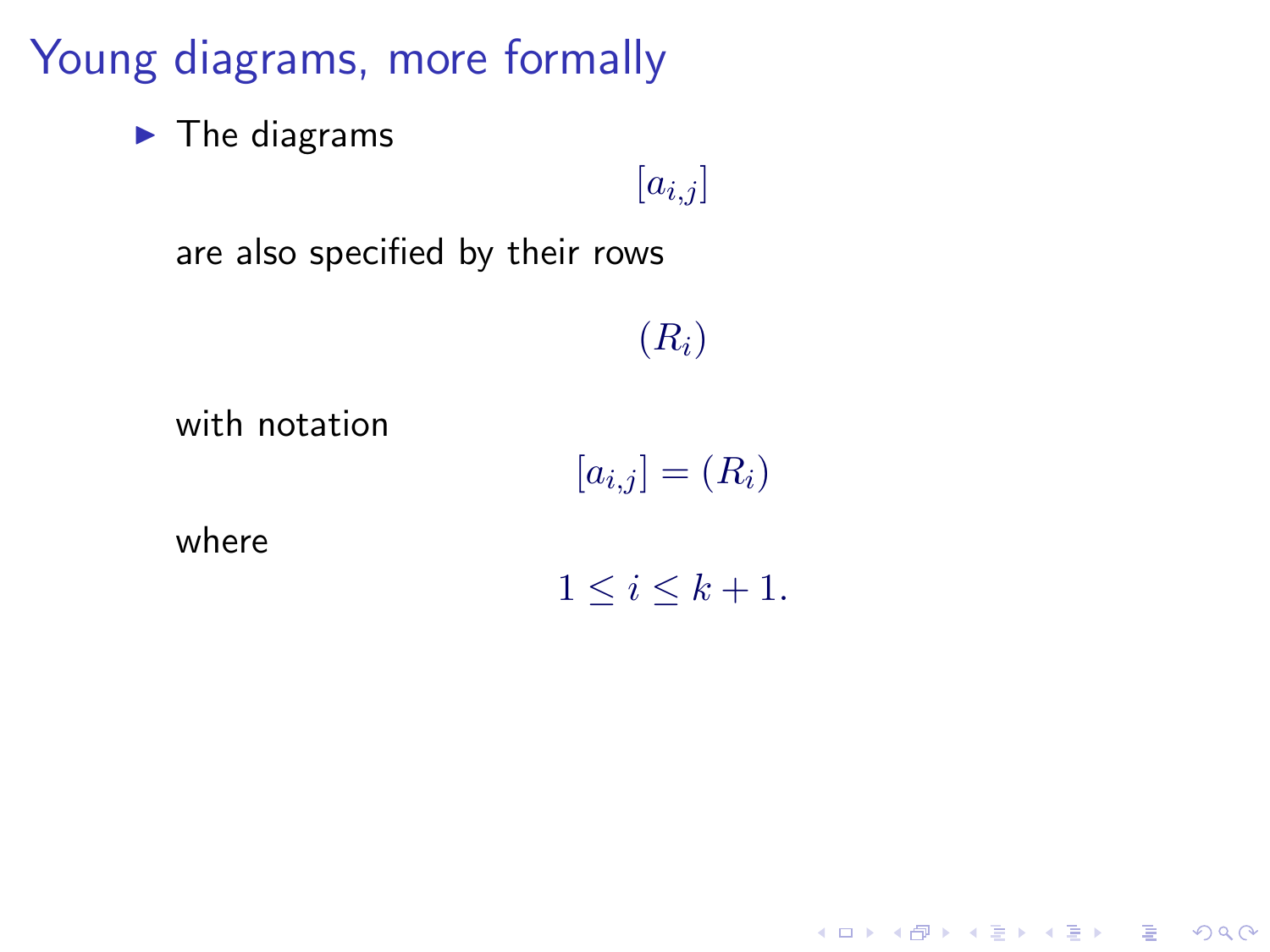## Face operations in Young diagrams

 $\blacktriangleright$  Define

 $d_i([a_{i,j}]) = d_i(R_t) = (S_q) \in Y(n+1,k)$  with  $1 \leq i \leq k$ 

where

$$
S_q = \begin{cases} R_q & \text{if } q < i, \\ [R_q | R_{q+1}] & \text{if } q = i < k+1, \\ R_{q+1} & \text{if } q > i. \end{cases}
$$

K ロ ▶ K @ ▶ K 할 ▶ K 할 ▶ | 할 | © 9 Q @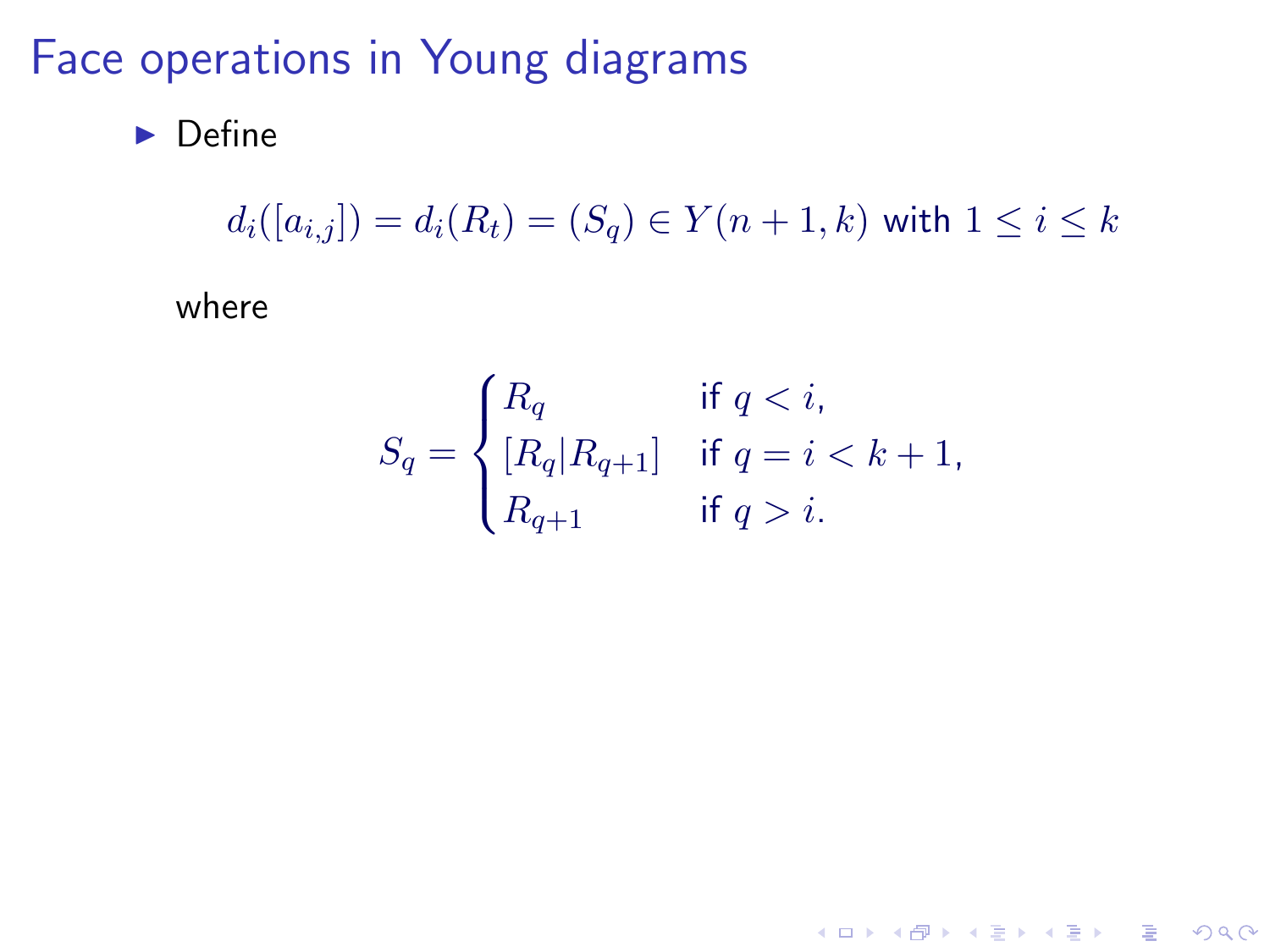## Face operations continued

 $\blacktriangleright$  Define

$$
d_{k+1}([a_{i,j}]) = d_i(R_t) = (S_q) \in Y(n+1,k)
$$

where

$$
S_q = \begin{cases} [R_1|R_{k+1}] & \text{if } q = 1, \\ R_q & \text{if } 1 < q \le k. \end{cases}
$$

K ロ ▶ K @ ▶ K 할 ▶ K 할 ▶ ... 할 ... 9 Q Q ·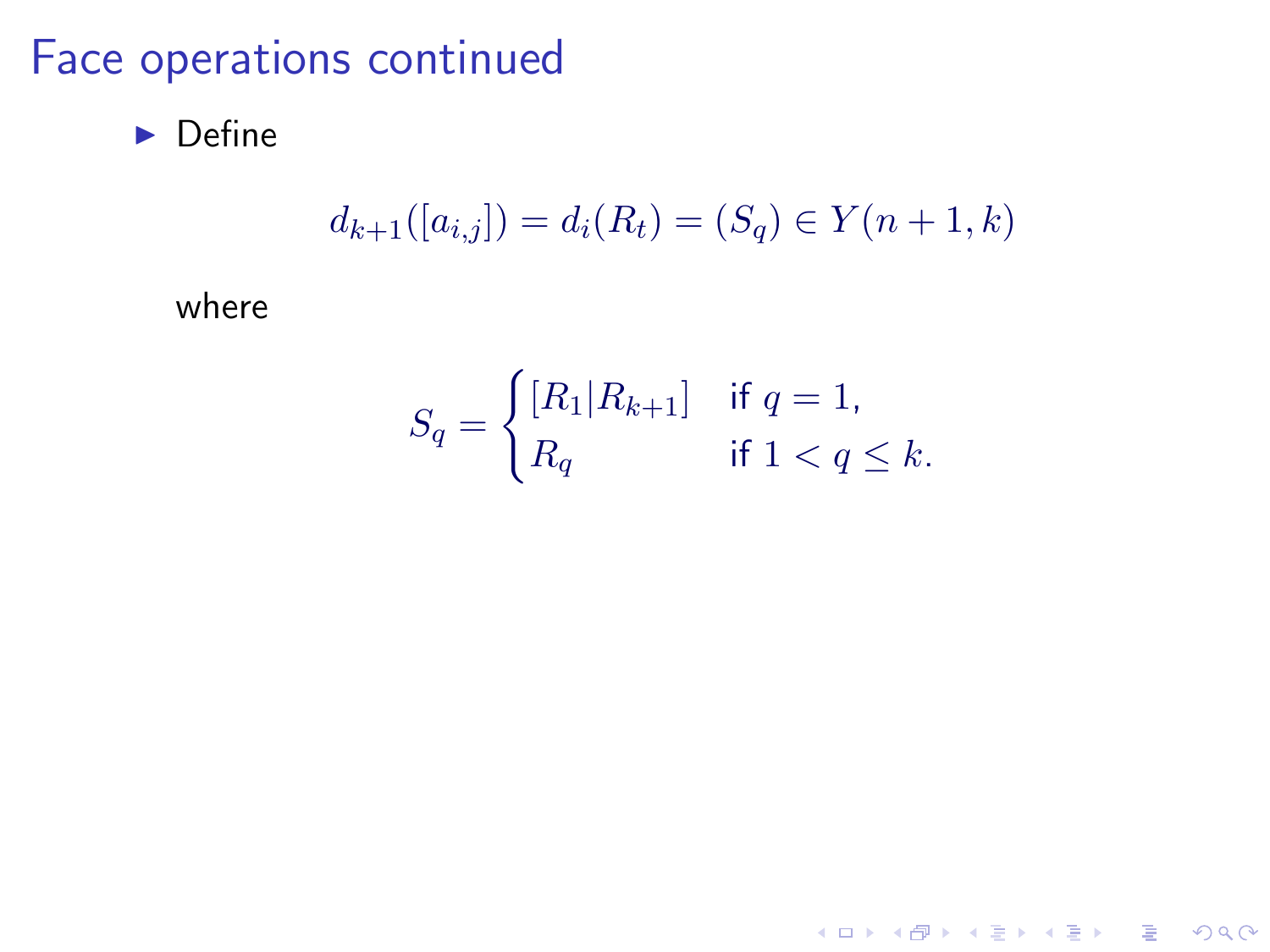Cyclic permutations and face operations in Young diagrams

- Recall that  $C_{k+1}$  denotes the cyclic group generated by the  $(k + 1)$ -cycle  $t_{k+1} = (1, 2, \cdots, k + 1)$ .
- $\blacktriangleright$  The operations

$$
d_i: Y(n + 1, k + 1) \to Y(n + 1, k),
$$

and

$$
t_{k+1}: Y(n+1, k+1) \to Y(n+1, k+1)
$$

satisfy the identities

$$
d_i t_{k+1} = t_k d_{i-1}
$$
 if  $1 \le i \le k$ ,

and

 $d_0t_{k+1} = d_k.$ 

**KORKAR KERKER E VOOR**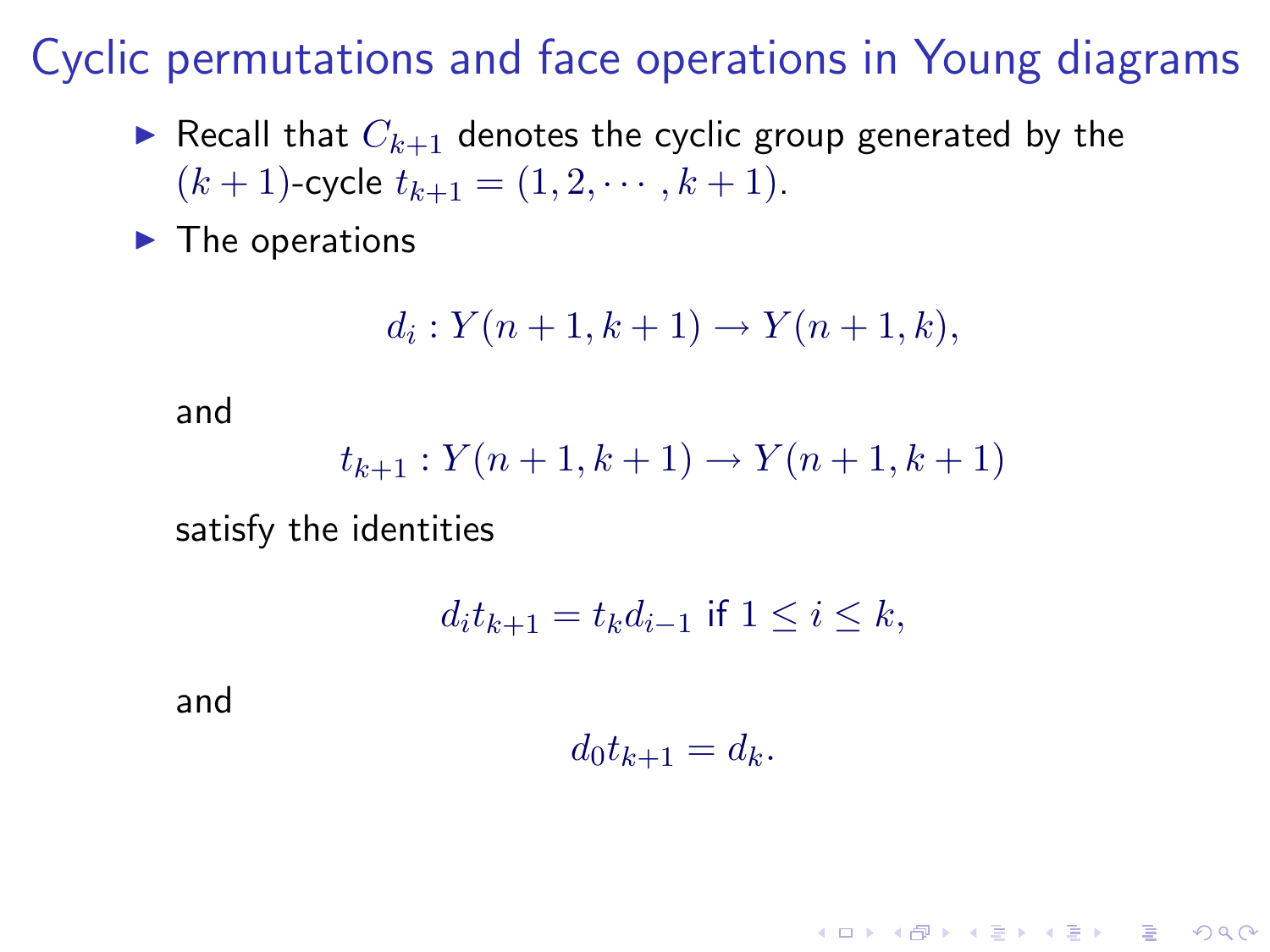# 'Local flows':

 $\blacktriangleright$  Each gait state corresponds to the interior of a cell in the moment-angle complex.

KO KKOK KEK KEK LE I DAG

 $\blacktriangleright$  Flows are defined on each cell to prescribe motion.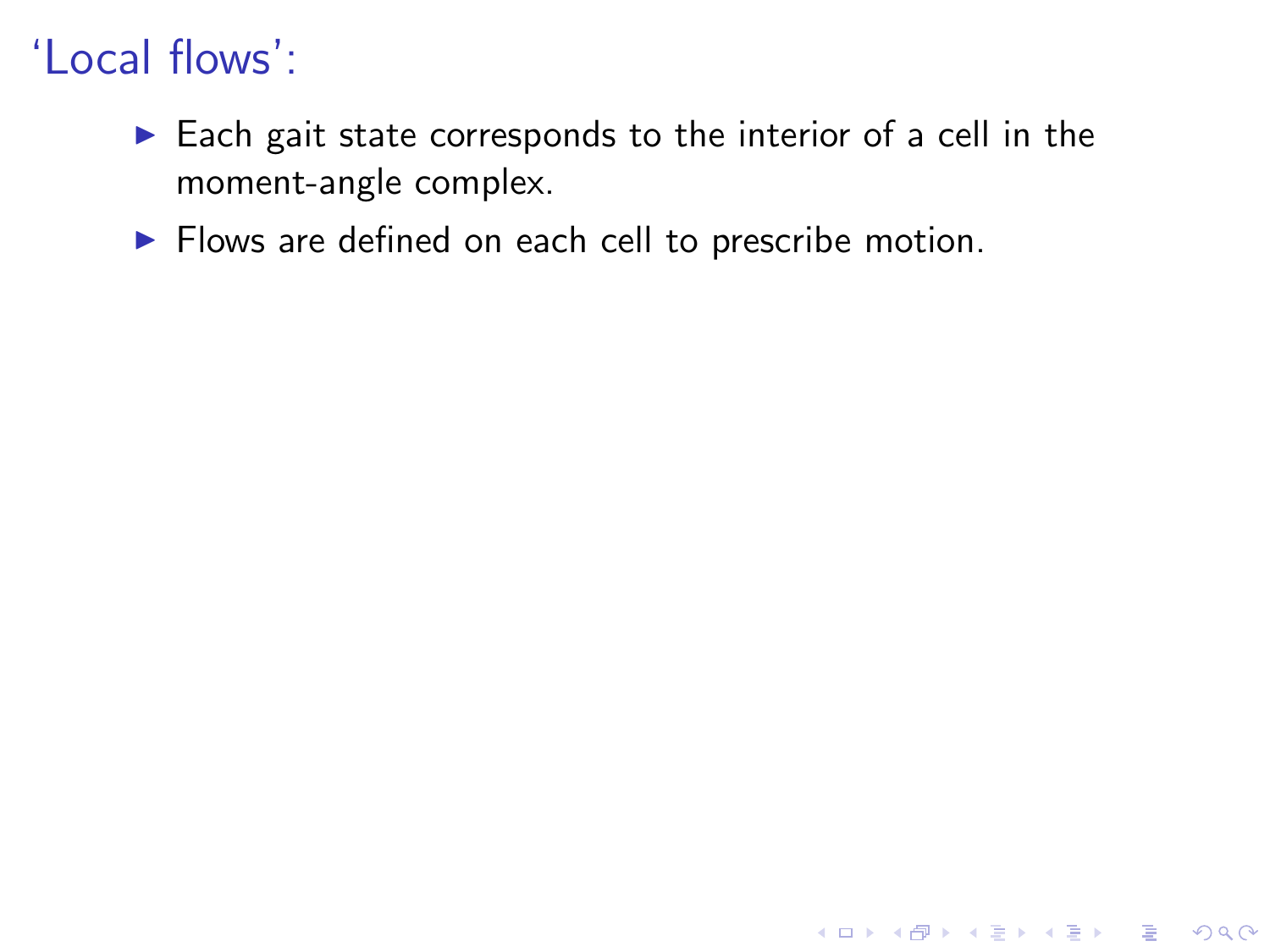# **Conclusion**

- $\triangleright$  The 'gait states' in a product of circles is enumerated by the 'cyclic-Delta' set structure given above.
- $\triangleright$  The open cells correspond to all possible 'gait states'.
- $\blacktriangleright$  The 'motions' of the boxes in the Young diagrams via the natural action of the cyclic group corresponds to motions of legs.
- $\triangleright$  One application with 'before' and 'after' slides is given next.
- $\blacktriangleright$  The above mathematical structures are naive as well as essentially classical. The application to a problem in engineering appears to be new, and gives an efficient solution.
- $\blacktriangleright$  The precise answers and connection with cyclic homology are still unclear.

4 D > 4 P + 4 B + 4 B + B + 9 Q O